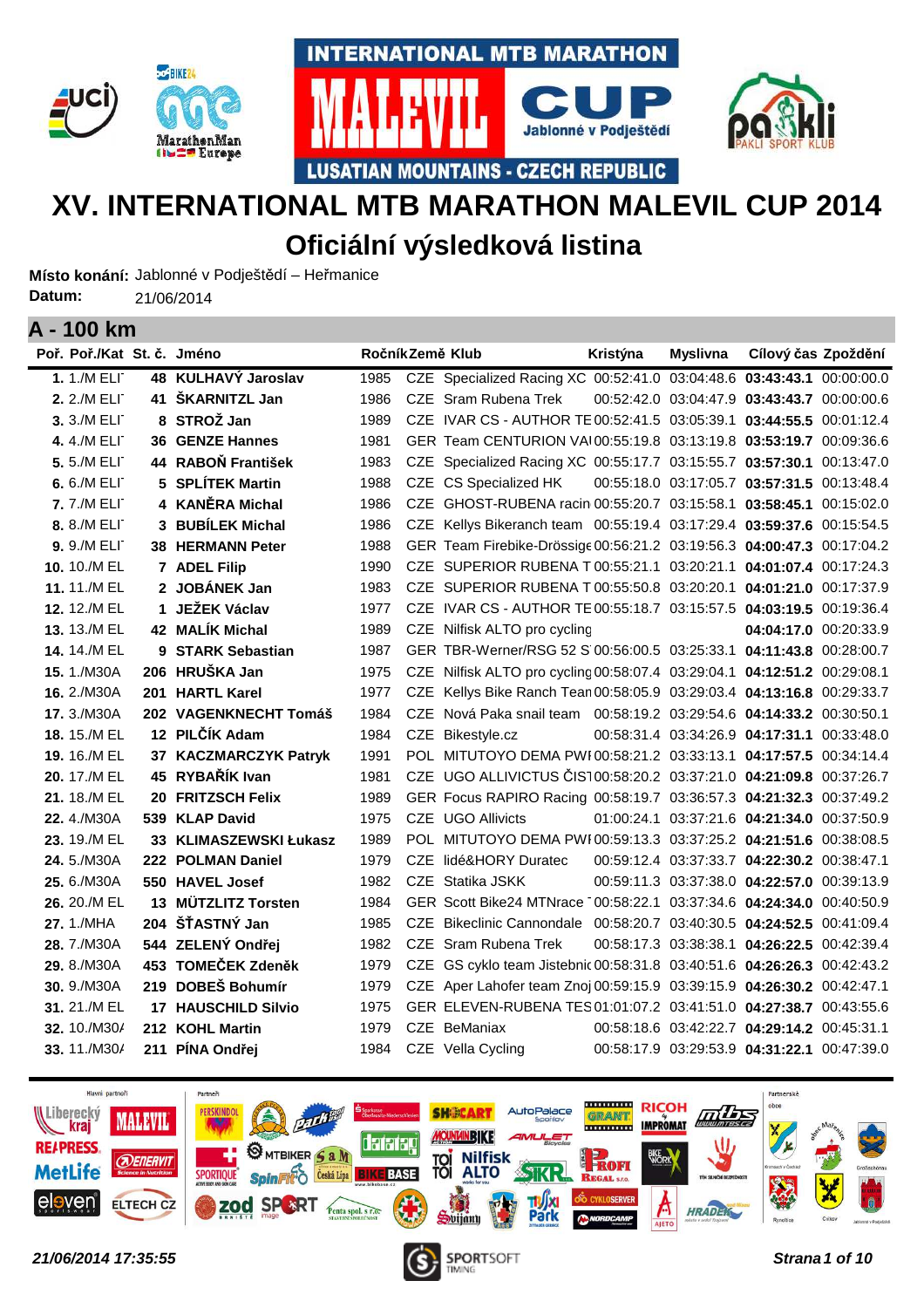| CZE SUPERIOR RUBENA T 01:01:10.0 03:44:51.0 04:31:24.5 00:47:41.4<br>34. 2./MHA<br>235 GOLD Zdeněk<br>1987<br>GBR Subaru-MarathonMTB.c00:59:12.9 03:43:20.4 04:31:25.6 00:47:42.5<br>35. 22./M EL<br><b>31 HAYTER Will</b><br>1978<br>460 ŠUSER Václav<br>CZE BTK EURO Bike Praha 01:02:19.6 03:49:40.6 04:32:20.0 00:48:36.9<br>36. 3./MHA<br>1987<br>244 STEHLÍK Petr<br>37.12./M30/<br>CZE Bi Esse<br>01:01:00.6 03:45:31.5 04:32:20.6 00:48:37.5<br>1977<br>214 FARÁŘ Jan<br>CZE SK RN Hradec Králové 01:01:06.0 03:47:52.9 04:32:46.4 00:49:03.3<br>38.4./MHA<br>1985<br>208 MIKULE Ondřej<br>CZE CYKLOTRENINK.com 01:01:09.5 03:44:46.4 04:33:30.0 00:49:46.9<br>39.5./MHA<br>1988<br>446 MELŠA Zdeněk<br>40, 13./M30/<br>1982<br>CZE JJ - Potocký<br>01:02:36.3 03:47:07.5 04:33:32.2 00:49:49.1<br>210 GUNTHER Petr<br>CZE BICYCLE CAFE<br>41.1./M40A<br>1968<br>01:01:24.3 03:48:49.3 04:33:39.6 00:49:56.5<br>213 KARBAN Štěpán<br>42. 2./M40A<br>1971<br>CZE ATOMBIKE TREK FOR 01:01:05.0 03:49:00.0 04:34:08.9 00:50:25.8<br>450 BENEŠ Jan<br>CZE cyklosport - pitstop.cz 01:00:58.6 03:49:41.9 04:34:42.7 00:50:59.6<br>43. 6./MHA<br>1990<br>245 HÁJEK Vlastimil<br>CZE IVAR CS - AUTHOR TE 01:01:08.4 03:47:37.3 04:34:55.0 00:51:11.9<br>44.3./M40A<br>1974<br><b>GER Stein Bike</b><br>01:01:23.0 03:50:26.4 04:35:22.6 00:51:39.5<br>45.14./M30/<br>436 PESCHKE Thomas<br>1982<br><b>GER TBR-Werner</b><br>00:59:05.8 03:50:26.0 04:35:27.0 00:51:43.9<br>46. 23./M EL<br><b>18 AßMANN Guido</b><br>1975<br>CZE N.A.C.O. Liberec<br>01:02:14.5 03:50:08.6 04:36:11.7 00:52:28.6<br>47.15./M30/<br>241 PACLT Aleš<br>1977<br>CZE SkiPaudera<br>01:02:18.7 03:50:02.5 04:36:12.4 00:52:29.3<br>48.4./M40A<br>497 DURDIL Radek<br>1968<br>CZE Team bike Perštejn<br>49.5./M40A<br>218 ZAVADIL Josef<br>1973<br>01:01:08.9 03:49:50.4 04:36:15.0 00:52:31.9<br>GER r2-bike.com MTB RACII 01:00:57.9 03:49:07.5 04:37:46.3 00:54:03.2<br>50. 7./MHA<br>309 KARNATZ Felix<br>1991<br>CZE CYKLOFIT LIBEREC M 00:56:36.5 03:47:01.5 04:38:16.5 00:54:33.4<br>51. 24./M EL<br>23 LUDVÍK Vojtěch<br>1993<br>225 CHÁB Miroslav<br>CZE Sport Club Calabrone 01:02:39.5 03:52:26.7 04:38:30.0 00:54:46.9<br>52, 16./M30/<br>1979<br>CZE Inkospor<br>01:02:38.1 03:52:09.1 04:39:04.4 00:55:21.3<br>53.6./M40A<br>240 DUCHEK JIří<br>1973<br>CZE UNIQA Jihlava<br><b>54.</b> 7./M40A<br>261 PLESCHINGER Martin<br>1972<br>01:02:40.3 03:53:58.4 04:40:03.9 00:56:20.8<br>CZE ALLROAD CYCLING te 01:01:10.8 03:52:45.0 04:40:04.6 00:56:21.5<br>55, 25./M EL<br><b>16 NOSEK Pavel</b><br>1984<br>CZE KL Sport Most<br>56. 8./MHA<br>250 NESTLER Lukáš<br>1987<br>01:03:24.5 03:54:22.6 04:40:06.2 00:56:23.1<br>01:02:43.6 03:53:04.2 04:40:28.7 00:56:45.6<br>57, 26./M EL<br><b>35 WEINKOPF Uwe</b><br>1963<br><b>GER MTV Bad-Bevensen</b><br>207 VIT Martin<br>58.17./M30/<br>1980<br>CZE RadyneBike.cz<br>01:02:42.9 03:53:07.3 04:40:35.9 00:56:52.8<br>224 MÜLLER Patrik<br>CZE BIG SHOCK TEAM<br>01:02:41.9 03:53:58.8 04:40:38.7 00:56:55.6<br>59. 8./M40A<br>1973<br>01:03:39.4 03:54:36.5 04:40:55.5 00:57:12.4<br>60, $18./M30/$<br>231 ROUBAL Lukáš<br>1975<br>CZE Banánová republika<br>61.27./M EL<br><b>GER RSV-Passau</b><br>26 HERTEL Alexander<br>1995<br>01:03:06.3 03:55:22.5 04:41:56.1 00:58:13.0<br><b>498 THOMAS Heinze</b><br><b>GER ASVL Waltersdorf</b><br>01:01:06.5 03:53:45.5 04:41:56.7 00:58:13.6<br>62. 9./MHA<br>1985<br>102 BERKOVÁ Irena<br>63, 1./W ELI<br>1982<br>CZE AMENITY-EXTREM SP 01:03:40.0 03:54:54.2 04:42:20.3 00:58:37.2<br>GER S.R.V. 1897e.V.<br>01:02:34.9<br>64.9./M40A<br>258 LEHNUNG Kai-Uwe<br>1968<br>04:42:49.9 00:59:06.8<br>270 FIŠERA Ondřej<br>CZE AMENITY - EXTREM SI01:01:23.5 03:57:18.0 04:43:23.4 00:59:40.3<br>65. 10./MHA<br>1990<br>CZE INS atelier Náchod<br>01:03:56.0 03:57:28.2 04:43:27.2 00:59:44.1<br>66.10./M40/<br>227 BERNARD Karel<br>1967<br>234 KUČERA Tomáš<br>CZE ATOMBIKE TREK FOR 01:02:38.9 03:57:27.6 04:43:57.3 01:00:14.2<br>67.19./M30/<br>1977<br>230 NOUZÁK Miloš<br>68. 20./M30/<br>CZE BIG SHOCK TEAM<br>01:02:18.3 03:57:19.8 04:44:05.4 01:00:22.3<br>1977<br>CZE KL Sport Most<br>69.1./M50A<br>236 NESTLER Josef<br>1963<br>01:03:08.8 03:57:34.2 04:44:12.7 01:00:29.6<br>459 ŠTEFAN Jiří<br>70. 21./M30/<br>1981<br>CZE www.tonerynaplne.cz<br>01:06:28.0 04:01:05.3 04:47:01.4 01:03:18.3<br>265 SUŠÍR Radek<br>71.22./M30/<br>1979<br>CZE ATOMBIKE TREK FOR 01:02:38.6 03:59:19.8 04:47:28.1 01:03:45.0<br>551 PÖSCHL Franz<br><b>72.</b> 2./M50A<br>1963<br>GER Linz<br>01:04:46.4 04:01:04.6 04:48:09.3 01:04:26.2<br>113 CESNAKOVÁ Milena<br>CZE UGO ALLIVICTUS ČIST01:03:03.6 04:00:41.6 04:48:25.5 01:04:42.4<br>73. 2./W ELI<br>1985<br>74.11./M40/<br>547 ZEMAN Radek<br>1972<br>CZE Meziboří<br>01:05:39.1 04:00:26.0 04:48:51.2 01:05:08.1<br>548 HELBIG Daniel Karl-Heinz 1986<br>75.11./MHA<br>GER DAV Zittau MTB Racing 01:04:02.9 03:59:32.7 04:49:16.4 01:05:33.3<br>76. 23./M30/<br>465 GÖTZE Pitt<br>1978<br><b>GER TBR-Werner</b><br>01:06:35.7 04:03:09.0 04:49:39.3 01:05:56.2<br>77.24./M30/<br><b>492 LUTHARDT Marco</b><br>1982<br><b>GER Prowell-Germany</b><br>01:04:25.0 04:03:07.4 04:49:41.7 01:05:58.6<br>277 DOLEŽAL Ladislav<br>CZE Hnízdil Team<br>78. 25./M30/<br>1977<br>01:05:21.1 04:01:47.8 04:49:44.4 01:06:01.3<br>101 ŠULCOVÁ Pavlína<br>79. 3./W ELI<br>1986<br>CZE Ghost Rubena Racing<br>01:03:04.1 03:58:10.8 04:49:56.3 01:06:13.2 | Poř. Poř./Kat St. č. Jméno |  |  | RočníkZemě Klub | Kristýna | <b>Myslivna</b> | Cílový čas Zpoždění |  |
|-------------------------------------------------------------------------------------------------------------------------------------------------------------------------------------------------------------------------------------------------------------------------------------------------------------------------------------------------------------------------------------------------------------------------------------------------------------------------------------------------------------------------------------------------------------------------------------------------------------------------------------------------------------------------------------------------------------------------------------------------------------------------------------------------------------------------------------------------------------------------------------------------------------------------------------------------------------------------------------------------------------------------------------------------------------------------------------------------------------------------------------------------------------------------------------------------------------------------------------------------------------------------------------------------------------------------------------------------------------------------------------------------------------------------------------------------------------------------------------------------------------------------------------------------------------------------------------------------------------------------------------------------------------------------------------------------------------------------------------------------------------------------------------------------------------------------------------------------------------------------------------------------------------------------------------------------------------------------------------------------------------------------------------------------------------------------------------------------------------------------------------------------------------------------------------------------------------------------------------------------------------------------------------------------------------------------------------------------------------------------------------------------------------------------------------------------------------------------------------------------------------------------------------------------------------------------------------------------------------------------------------------------------------------------------------------------------------------------------------------------------------------------------------------------------------------------------------------------------------------------------------------------------------------------------------------------------------------------------------------------------------------------------------------------------------------------------------------------------------------------------------------------------------------------------------------------------------------------------------------------------------------------------------------------------------------------------------------------------------------------------------------------------------------------------------------------------------------------------------------------------------------------------------------------------------------------------------------------------------------------------------------------------------------------------------------------------------------------------------------------------------------------------------------------------------------------------------------------------------------------------------------------------------------------------------------------------------------------------------------------------------------------------------------------------------------------------------------------------------------------------------------------------------------------------------------------------------------------------------------------------------------------------------------------------------------------------------------------------------------------------------------------------------------------------------------------------------------------------------------------------------------------------------------------------------------------------------------------------------------------------------------------------------------------------------------------------------------------------------------------------------------------------------------------------------------------------------------------------------------------------------------------------------------------------------------------------------------------------------------------------------------------------------------------------------------------------------------------------------------------------------------------------------------------------------------------------------------------------------------------------------------------------------------------------------------------------------------------------------------------------------------------------------------------------------------------------------------------------------------|----------------------------|--|--|-----------------|----------|-----------------|---------------------|--|
|                                                                                                                                                                                                                                                                                                                                                                                                                                                                                                                                                                                                                                                                                                                                                                                                                                                                                                                                                                                                                                                                                                                                                                                                                                                                                                                                                                                                                                                                                                                                                                                                                                                                                                                                                                                                                                                                                                                                                                                                                                                                                                                                                                                                                                                                                                                                                                                                                                                                                                                                                                                                                                                                                                                                                                                                                                                                                                                                                                                                                                                                                                                                                                                                                                                                                                                                                                                                                                                                                                                                                                                                                                                                                                                                                                                                                                                                                                                                                                                                                                                                                                                                                                                                                                                                                                                                                                                                                                                                                                                                                                                                                                                                                                                                                                                                                                                                                                                                                                                                                                                                                                                                                                                                                                                                                                                                                                                                                                                                                           |                            |  |  |                 |          |                 |                     |  |
|                                                                                                                                                                                                                                                                                                                                                                                                                                                                                                                                                                                                                                                                                                                                                                                                                                                                                                                                                                                                                                                                                                                                                                                                                                                                                                                                                                                                                                                                                                                                                                                                                                                                                                                                                                                                                                                                                                                                                                                                                                                                                                                                                                                                                                                                                                                                                                                                                                                                                                                                                                                                                                                                                                                                                                                                                                                                                                                                                                                                                                                                                                                                                                                                                                                                                                                                                                                                                                                                                                                                                                                                                                                                                                                                                                                                                                                                                                                                                                                                                                                                                                                                                                                                                                                                                                                                                                                                                                                                                                                                                                                                                                                                                                                                                                                                                                                                                                                                                                                                                                                                                                                                                                                                                                                                                                                                                                                                                                                                                           |                            |  |  |                 |          |                 |                     |  |
|                                                                                                                                                                                                                                                                                                                                                                                                                                                                                                                                                                                                                                                                                                                                                                                                                                                                                                                                                                                                                                                                                                                                                                                                                                                                                                                                                                                                                                                                                                                                                                                                                                                                                                                                                                                                                                                                                                                                                                                                                                                                                                                                                                                                                                                                                                                                                                                                                                                                                                                                                                                                                                                                                                                                                                                                                                                                                                                                                                                                                                                                                                                                                                                                                                                                                                                                                                                                                                                                                                                                                                                                                                                                                                                                                                                                                                                                                                                                                                                                                                                                                                                                                                                                                                                                                                                                                                                                                                                                                                                                                                                                                                                                                                                                                                                                                                                                                                                                                                                                                                                                                                                                                                                                                                                                                                                                                                                                                                                                                           |                            |  |  |                 |          |                 |                     |  |
|                                                                                                                                                                                                                                                                                                                                                                                                                                                                                                                                                                                                                                                                                                                                                                                                                                                                                                                                                                                                                                                                                                                                                                                                                                                                                                                                                                                                                                                                                                                                                                                                                                                                                                                                                                                                                                                                                                                                                                                                                                                                                                                                                                                                                                                                                                                                                                                                                                                                                                                                                                                                                                                                                                                                                                                                                                                                                                                                                                                                                                                                                                                                                                                                                                                                                                                                                                                                                                                                                                                                                                                                                                                                                                                                                                                                                                                                                                                                                                                                                                                                                                                                                                                                                                                                                                                                                                                                                                                                                                                                                                                                                                                                                                                                                                                                                                                                                                                                                                                                                                                                                                                                                                                                                                                                                                                                                                                                                                                                                           |                            |  |  |                 |          |                 |                     |  |
|                                                                                                                                                                                                                                                                                                                                                                                                                                                                                                                                                                                                                                                                                                                                                                                                                                                                                                                                                                                                                                                                                                                                                                                                                                                                                                                                                                                                                                                                                                                                                                                                                                                                                                                                                                                                                                                                                                                                                                                                                                                                                                                                                                                                                                                                                                                                                                                                                                                                                                                                                                                                                                                                                                                                                                                                                                                                                                                                                                                                                                                                                                                                                                                                                                                                                                                                                                                                                                                                                                                                                                                                                                                                                                                                                                                                                                                                                                                                                                                                                                                                                                                                                                                                                                                                                                                                                                                                                                                                                                                                                                                                                                                                                                                                                                                                                                                                                                                                                                                                                                                                                                                                                                                                                                                                                                                                                                                                                                                                                           |                            |  |  |                 |          |                 |                     |  |
|                                                                                                                                                                                                                                                                                                                                                                                                                                                                                                                                                                                                                                                                                                                                                                                                                                                                                                                                                                                                                                                                                                                                                                                                                                                                                                                                                                                                                                                                                                                                                                                                                                                                                                                                                                                                                                                                                                                                                                                                                                                                                                                                                                                                                                                                                                                                                                                                                                                                                                                                                                                                                                                                                                                                                                                                                                                                                                                                                                                                                                                                                                                                                                                                                                                                                                                                                                                                                                                                                                                                                                                                                                                                                                                                                                                                                                                                                                                                                                                                                                                                                                                                                                                                                                                                                                                                                                                                                                                                                                                                                                                                                                                                                                                                                                                                                                                                                                                                                                                                                                                                                                                                                                                                                                                                                                                                                                                                                                                                                           |                            |  |  |                 |          |                 |                     |  |
|                                                                                                                                                                                                                                                                                                                                                                                                                                                                                                                                                                                                                                                                                                                                                                                                                                                                                                                                                                                                                                                                                                                                                                                                                                                                                                                                                                                                                                                                                                                                                                                                                                                                                                                                                                                                                                                                                                                                                                                                                                                                                                                                                                                                                                                                                                                                                                                                                                                                                                                                                                                                                                                                                                                                                                                                                                                                                                                                                                                                                                                                                                                                                                                                                                                                                                                                                                                                                                                                                                                                                                                                                                                                                                                                                                                                                                                                                                                                                                                                                                                                                                                                                                                                                                                                                                                                                                                                                                                                                                                                                                                                                                                                                                                                                                                                                                                                                                                                                                                                                                                                                                                                                                                                                                                                                                                                                                                                                                                                                           |                            |  |  |                 |          |                 |                     |  |
|                                                                                                                                                                                                                                                                                                                                                                                                                                                                                                                                                                                                                                                                                                                                                                                                                                                                                                                                                                                                                                                                                                                                                                                                                                                                                                                                                                                                                                                                                                                                                                                                                                                                                                                                                                                                                                                                                                                                                                                                                                                                                                                                                                                                                                                                                                                                                                                                                                                                                                                                                                                                                                                                                                                                                                                                                                                                                                                                                                                                                                                                                                                                                                                                                                                                                                                                                                                                                                                                                                                                                                                                                                                                                                                                                                                                                                                                                                                                                                                                                                                                                                                                                                                                                                                                                                                                                                                                                                                                                                                                                                                                                                                                                                                                                                                                                                                                                                                                                                                                                                                                                                                                                                                                                                                                                                                                                                                                                                                                                           |                            |  |  |                 |          |                 |                     |  |
|                                                                                                                                                                                                                                                                                                                                                                                                                                                                                                                                                                                                                                                                                                                                                                                                                                                                                                                                                                                                                                                                                                                                                                                                                                                                                                                                                                                                                                                                                                                                                                                                                                                                                                                                                                                                                                                                                                                                                                                                                                                                                                                                                                                                                                                                                                                                                                                                                                                                                                                                                                                                                                                                                                                                                                                                                                                                                                                                                                                                                                                                                                                                                                                                                                                                                                                                                                                                                                                                                                                                                                                                                                                                                                                                                                                                                                                                                                                                                                                                                                                                                                                                                                                                                                                                                                                                                                                                                                                                                                                                                                                                                                                                                                                                                                                                                                                                                                                                                                                                                                                                                                                                                                                                                                                                                                                                                                                                                                                                                           |                            |  |  |                 |          |                 |                     |  |
|                                                                                                                                                                                                                                                                                                                                                                                                                                                                                                                                                                                                                                                                                                                                                                                                                                                                                                                                                                                                                                                                                                                                                                                                                                                                                                                                                                                                                                                                                                                                                                                                                                                                                                                                                                                                                                                                                                                                                                                                                                                                                                                                                                                                                                                                                                                                                                                                                                                                                                                                                                                                                                                                                                                                                                                                                                                                                                                                                                                                                                                                                                                                                                                                                                                                                                                                                                                                                                                                                                                                                                                                                                                                                                                                                                                                                                                                                                                                                                                                                                                                                                                                                                                                                                                                                                                                                                                                                                                                                                                                                                                                                                                                                                                                                                                                                                                                                                                                                                                                                                                                                                                                                                                                                                                                                                                                                                                                                                                                                           |                            |  |  |                 |          |                 |                     |  |
|                                                                                                                                                                                                                                                                                                                                                                                                                                                                                                                                                                                                                                                                                                                                                                                                                                                                                                                                                                                                                                                                                                                                                                                                                                                                                                                                                                                                                                                                                                                                                                                                                                                                                                                                                                                                                                                                                                                                                                                                                                                                                                                                                                                                                                                                                                                                                                                                                                                                                                                                                                                                                                                                                                                                                                                                                                                                                                                                                                                                                                                                                                                                                                                                                                                                                                                                                                                                                                                                                                                                                                                                                                                                                                                                                                                                                                                                                                                                                                                                                                                                                                                                                                                                                                                                                                                                                                                                                                                                                                                                                                                                                                                                                                                                                                                                                                                                                                                                                                                                                                                                                                                                                                                                                                                                                                                                                                                                                                                                                           |                            |  |  |                 |          |                 |                     |  |
|                                                                                                                                                                                                                                                                                                                                                                                                                                                                                                                                                                                                                                                                                                                                                                                                                                                                                                                                                                                                                                                                                                                                                                                                                                                                                                                                                                                                                                                                                                                                                                                                                                                                                                                                                                                                                                                                                                                                                                                                                                                                                                                                                                                                                                                                                                                                                                                                                                                                                                                                                                                                                                                                                                                                                                                                                                                                                                                                                                                                                                                                                                                                                                                                                                                                                                                                                                                                                                                                                                                                                                                                                                                                                                                                                                                                                                                                                                                                                                                                                                                                                                                                                                                                                                                                                                                                                                                                                                                                                                                                                                                                                                                                                                                                                                                                                                                                                                                                                                                                                                                                                                                                                                                                                                                                                                                                                                                                                                                                                           |                            |  |  |                 |          |                 |                     |  |
|                                                                                                                                                                                                                                                                                                                                                                                                                                                                                                                                                                                                                                                                                                                                                                                                                                                                                                                                                                                                                                                                                                                                                                                                                                                                                                                                                                                                                                                                                                                                                                                                                                                                                                                                                                                                                                                                                                                                                                                                                                                                                                                                                                                                                                                                                                                                                                                                                                                                                                                                                                                                                                                                                                                                                                                                                                                                                                                                                                                                                                                                                                                                                                                                                                                                                                                                                                                                                                                                                                                                                                                                                                                                                                                                                                                                                                                                                                                                                                                                                                                                                                                                                                                                                                                                                                                                                                                                                                                                                                                                                                                                                                                                                                                                                                                                                                                                                                                                                                                                                                                                                                                                                                                                                                                                                                                                                                                                                                                                                           |                            |  |  |                 |          |                 |                     |  |
|                                                                                                                                                                                                                                                                                                                                                                                                                                                                                                                                                                                                                                                                                                                                                                                                                                                                                                                                                                                                                                                                                                                                                                                                                                                                                                                                                                                                                                                                                                                                                                                                                                                                                                                                                                                                                                                                                                                                                                                                                                                                                                                                                                                                                                                                                                                                                                                                                                                                                                                                                                                                                                                                                                                                                                                                                                                                                                                                                                                                                                                                                                                                                                                                                                                                                                                                                                                                                                                                                                                                                                                                                                                                                                                                                                                                                                                                                                                                                                                                                                                                                                                                                                                                                                                                                                                                                                                                                                                                                                                                                                                                                                                                                                                                                                                                                                                                                                                                                                                                                                                                                                                                                                                                                                                                                                                                                                                                                                                                                           |                            |  |  |                 |          |                 |                     |  |
|                                                                                                                                                                                                                                                                                                                                                                                                                                                                                                                                                                                                                                                                                                                                                                                                                                                                                                                                                                                                                                                                                                                                                                                                                                                                                                                                                                                                                                                                                                                                                                                                                                                                                                                                                                                                                                                                                                                                                                                                                                                                                                                                                                                                                                                                                                                                                                                                                                                                                                                                                                                                                                                                                                                                                                                                                                                                                                                                                                                                                                                                                                                                                                                                                                                                                                                                                                                                                                                                                                                                                                                                                                                                                                                                                                                                                                                                                                                                                                                                                                                                                                                                                                                                                                                                                                                                                                                                                                                                                                                                                                                                                                                                                                                                                                                                                                                                                                                                                                                                                                                                                                                                                                                                                                                                                                                                                                                                                                                                                           |                            |  |  |                 |          |                 |                     |  |
|                                                                                                                                                                                                                                                                                                                                                                                                                                                                                                                                                                                                                                                                                                                                                                                                                                                                                                                                                                                                                                                                                                                                                                                                                                                                                                                                                                                                                                                                                                                                                                                                                                                                                                                                                                                                                                                                                                                                                                                                                                                                                                                                                                                                                                                                                                                                                                                                                                                                                                                                                                                                                                                                                                                                                                                                                                                                                                                                                                                                                                                                                                                                                                                                                                                                                                                                                                                                                                                                                                                                                                                                                                                                                                                                                                                                                                                                                                                                                                                                                                                                                                                                                                                                                                                                                                                                                                                                                                                                                                                                                                                                                                                                                                                                                                                                                                                                                                                                                                                                                                                                                                                                                                                                                                                                                                                                                                                                                                                                                           |                            |  |  |                 |          |                 |                     |  |
|                                                                                                                                                                                                                                                                                                                                                                                                                                                                                                                                                                                                                                                                                                                                                                                                                                                                                                                                                                                                                                                                                                                                                                                                                                                                                                                                                                                                                                                                                                                                                                                                                                                                                                                                                                                                                                                                                                                                                                                                                                                                                                                                                                                                                                                                                                                                                                                                                                                                                                                                                                                                                                                                                                                                                                                                                                                                                                                                                                                                                                                                                                                                                                                                                                                                                                                                                                                                                                                                                                                                                                                                                                                                                                                                                                                                                                                                                                                                                                                                                                                                                                                                                                                                                                                                                                                                                                                                                                                                                                                                                                                                                                                                                                                                                                                                                                                                                                                                                                                                                                                                                                                                                                                                                                                                                                                                                                                                                                                                                           |                            |  |  |                 |          |                 |                     |  |
|                                                                                                                                                                                                                                                                                                                                                                                                                                                                                                                                                                                                                                                                                                                                                                                                                                                                                                                                                                                                                                                                                                                                                                                                                                                                                                                                                                                                                                                                                                                                                                                                                                                                                                                                                                                                                                                                                                                                                                                                                                                                                                                                                                                                                                                                                                                                                                                                                                                                                                                                                                                                                                                                                                                                                                                                                                                                                                                                                                                                                                                                                                                                                                                                                                                                                                                                                                                                                                                                                                                                                                                                                                                                                                                                                                                                                                                                                                                                                                                                                                                                                                                                                                                                                                                                                                                                                                                                                                                                                                                                                                                                                                                                                                                                                                                                                                                                                                                                                                                                                                                                                                                                                                                                                                                                                                                                                                                                                                                                                           |                            |  |  |                 |          |                 |                     |  |
|                                                                                                                                                                                                                                                                                                                                                                                                                                                                                                                                                                                                                                                                                                                                                                                                                                                                                                                                                                                                                                                                                                                                                                                                                                                                                                                                                                                                                                                                                                                                                                                                                                                                                                                                                                                                                                                                                                                                                                                                                                                                                                                                                                                                                                                                                                                                                                                                                                                                                                                                                                                                                                                                                                                                                                                                                                                                                                                                                                                                                                                                                                                                                                                                                                                                                                                                                                                                                                                                                                                                                                                                                                                                                                                                                                                                                                                                                                                                                                                                                                                                                                                                                                                                                                                                                                                                                                                                                                                                                                                                                                                                                                                                                                                                                                                                                                                                                                                                                                                                                                                                                                                                                                                                                                                                                                                                                                                                                                                                                           |                            |  |  |                 |          |                 |                     |  |
|                                                                                                                                                                                                                                                                                                                                                                                                                                                                                                                                                                                                                                                                                                                                                                                                                                                                                                                                                                                                                                                                                                                                                                                                                                                                                                                                                                                                                                                                                                                                                                                                                                                                                                                                                                                                                                                                                                                                                                                                                                                                                                                                                                                                                                                                                                                                                                                                                                                                                                                                                                                                                                                                                                                                                                                                                                                                                                                                                                                                                                                                                                                                                                                                                                                                                                                                                                                                                                                                                                                                                                                                                                                                                                                                                                                                                                                                                                                                                                                                                                                                                                                                                                                                                                                                                                                                                                                                                                                                                                                                                                                                                                                                                                                                                                                                                                                                                                                                                                                                                                                                                                                                                                                                                                                                                                                                                                                                                                                                                           |                            |  |  |                 |          |                 |                     |  |
|                                                                                                                                                                                                                                                                                                                                                                                                                                                                                                                                                                                                                                                                                                                                                                                                                                                                                                                                                                                                                                                                                                                                                                                                                                                                                                                                                                                                                                                                                                                                                                                                                                                                                                                                                                                                                                                                                                                                                                                                                                                                                                                                                                                                                                                                                                                                                                                                                                                                                                                                                                                                                                                                                                                                                                                                                                                                                                                                                                                                                                                                                                                                                                                                                                                                                                                                                                                                                                                                                                                                                                                                                                                                                                                                                                                                                                                                                                                                                                                                                                                                                                                                                                                                                                                                                                                                                                                                                                                                                                                                                                                                                                                                                                                                                                                                                                                                                                                                                                                                                                                                                                                                                                                                                                                                                                                                                                                                                                                                                           |                            |  |  |                 |          |                 |                     |  |
|                                                                                                                                                                                                                                                                                                                                                                                                                                                                                                                                                                                                                                                                                                                                                                                                                                                                                                                                                                                                                                                                                                                                                                                                                                                                                                                                                                                                                                                                                                                                                                                                                                                                                                                                                                                                                                                                                                                                                                                                                                                                                                                                                                                                                                                                                                                                                                                                                                                                                                                                                                                                                                                                                                                                                                                                                                                                                                                                                                                                                                                                                                                                                                                                                                                                                                                                                                                                                                                                                                                                                                                                                                                                                                                                                                                                                                                                                                                                                                                                                                                                                                                                                                                                                                                                                                                                                                                                                                                                                                                                                                                                                                                                                                                                                                                                                                                                                                                                                                                                                                                                                                                                                                                                                                                                                                                                                                                                                                                                                           |                            |  |  |                 |          |                 |                     |  |
|                                                                                                                                                                                                                                                                                                                                                                                                                                                                                                                                                                                                                                                                                                                                                                                                                                                                                                                                                                                                                                                                                                                                                                                                                                                                                                                                                                                                                                                                                                                                                                                                                                                                                                                                                                                                                                                                                                                                                                                                                                                                                                                                                                                                                                                                                                                                                                                                                                                                                                                                                                                                                                                                                                                                                                                                                                                                                                                                                                                                                                                                                                                                                                                                                                                                                                                                                                                                                                                                                                                                                                                                                                                                                                                                                                                                                                                                                                                                                                                                                                                                                                                                                                                                                                                                                                                                                                                                                                                                                                                                                                                                                                                                                                                                                                                                                                                                                                                                                                                                                                                                                                                                                                                                                                                                                                                                                                                                                                                                                           |                            |  |  |                 |          |                 |                     |  |
|                                                                                                                                                                                                                                                                                                                                                                                                                                                                                                                                                                                                                                                                                                                                                                                                                                                                                                                                                                                                                                                                                                                                                                                                                                                                                                                                                                                                                                                                                                                                                                                                                                                                                                                                                                                                                                                                                                                                                                                                                                                                                                                                                                                                                                                                                                                                                                                                                                                                                                                                                                                                                                                                                                                                                                                                                                                                                                                                                                                                                                                                                                                                                                                                                                                                                                                                                                                                                                                                                                                                                                                                                                                                                                                                                                                                                                                                                                                                                                                                                                                                                                                                                                                                                                                                                                                                                                                                                                                                                                                                                                                                                                                                                                                                                                                                                                                                                                                                                                                                                                                                                                                                                                                                                                                                                                                                                                                                                                                                                           |                            |  |  |                 |          |                 |                     |  |
|                                                                                                                                                                                                                                                                                                                                                                                                                                                                                                                                                                                                                                                                                                                                                                                                                                                                                                                                                                                                                                                                                                                                                                                                                                                                                                                                                                                                                                                                                                                                                                                                                                                                                                                                                                                                                                                                                                                                                                                                                                                                                                                                                                                                                                                                                                                                                                                                                                                                                                                                                                                                                                                                                                                                                                                                                                                                                                                                                                                                                                                                                                                                                                                                                                                                                                                                                                                                                                                                                                                                                                                                                                                                                                                                                                                                                                                                                                                                                                                                                                                                                                                                                                                                                                                                                                                                                                                                                                                                                                                                                                                                                                                                                                                                                                                                                                                                                                                                                                                                                                                                                                                                                                                                                                                                                                                                                                                                                                                                                           |                            |  |  |                 |          |                 |                     |  |
|                                                                                                                                                                                                                                                                                                                                                                                                                                                                                                                                                                                                                                                                                                                                                                                                                                                                                                                                                                                                                                                                                                                                                                                                                                                                                                                                                                                                                                                                                                                                                                                                                                                                                                                                                                                                                                                                                                                                                                                                                                                                                                                                                                                                                                                                                                                                                                                                                                                                                                                                                                                                                                                                                                                                                                                                                                                                                                                                                                                                                                                                                                                                                                                                                                                                                                                                                                                                                                                                                                                                                                                                                                                                                                                                                                                                                                                                                                                                                                                                                                                                                                                                                                                                                                                                                                                                                                                                                                                                                                                                                                                                                                                                                                                                                                                                                                                                                                                                                                                                                                                                                                                                                                                                                                                                                                                                                                                                                                                                                           |                            |  |  |                 |          |                 |                     |  |
|                                                                                                                                                                                                                                                                                                                                                                                                                                                                                                                                                                                                                                                                                                                                                                                                                                                                                                                                                                                                                                                                                                                                                                                                                                                                                                                                                                                                                                                                                                                                                                                                                                                                                                                                                                                                                                                                                                                                                                                                                                                                                                                                                                                                                                                                                                                                                                                                                                                                                                                                                                                                                                                                                                                                                                                                                                                                                                                                                                                                                                                                                                                                                                                                                                                                                                                                                                                                                                                                                                                                                                                                                                                                                                                                                                                                                                                                                                                                                                                                                                                                                                                                                                                                                                                                                                                                                                                                                                                                                                                                                                                                                                                                                                                                                                                                                                                                                                                                                                                                                                                                                                                                                                                                                                                                                                                                                                                                                                                                                           |                            |  |  |                 |          |                 |                     |  |
|                                                                                                                                                                                                                                                                                                                                                                                                                                                                                                                                                                                                                                                                                                                                                                                                                                                                                                                                                                                                                                                                                                                                                                                                                                                                                                                                                                                                                                                                                                                                                                                                                                                                                                                                                                                                                                                                                                                                                                                                                                                                                                                                                                                                                                                                                                                                                                                                                                                                                                                                                                                                                                                                                                                                                                                                                                                                                                                                                                                                                                                                                                                                                                                                                                                                                                                                                                                                                                                                                                                                                                                                                                                                                                                                                                                                                                                                                                                                                                                                                                                                                                                                                                                                                                                                                                                                                                                                                                                                                                                                                                                                                                                                                                                                                                                                                                                                                                                                                                                                                                                                                                                                                                                                                                                                                                                                                                                                                                                                                           |                            |  |  |                 |          |                 |                     |  |
|                                                                                                                                                                                                                                                                                                                                                                                                                                                                                                                                                                                                                                                                                                                                                                                                                                                                                                                                                                                                                                                                                                                                                                                                                                                                                                                                                                                                                                                                                                                                                                                                                                                                                                                                                                                                                                                                                                                                                                                                                                                                                                                                                                                                                                                                                                                                                                                                                                                                                                                                                                                                                                                                                                                                                                                                                                                                                                                                                                                                                                                                                                                                                                                                                                                                                                                                                                                                                                                                                                                                                                                                                                                                                                                                                                                                                                                                                                                                                                                                                                                                                                                                                                                                                                                                                                                                                                                                                                                                                                                                                                                                                                                                                                                                                                                                                                                                                                                                                                                                                                                                                                                                                                                                                                                                                                                                                                                                                                                                                           |                            |  |  |                 |          |                 |                     |  |
|                                                                                                                                                                                                                                                                                                                                                                                                                                                                                                                                                                                                                                                                                                                                                                                                                                                                                                                                                                                                                                                                                                                                                                                                                                                                                                                                                                                                                                                                                                                                                                                                                                                                                                                                                                                                                                                                                                                                                                                                                                                                                                                                                                                                                                                                                                                                                                                                                                                                                                                                                                                                                                                                                                                                                                                                                                                                                                                                                                                                                                                                                                                                                                                                                                                                                                                                                                                                                                                                                                                                                                                                                                                                                                                                                                                                                                                                                                                                                                                                                                                                                                                                                                                                                                                                                                                                                                                                                                                                                                                                                                                                                                                                                                                                                                                                                                                                                                                                                                                                                                                                                                                                                                                                                                                                                                                                                                                                                                                                                           |                            |  |  |                 |          |                 |                     |  |
|                                                                                                                                                                                                                                                                                                                                                                                                                                                                                                                                                                                                                                                                                                                                                                                                                                                                                                                                                                                                                                                                                                                                                                                                                                                                                                                                                                                                                                                                                                                                                                                                                                                                                                                                                                                                                                                                                                                                                                                                                                                                                                                                                                                                                                                                                                                                                                                                                                                                                                                                                                                                                                                                                                                                                                                                                                                                                                                                                                                                                                                                                                                                                                                                                                                                                                                                                                                                                                                                                                                                                                                                                                                                                                                                                                                                                                                                                                                                                                                                                                                                                                                                                                                                                                                                                                                                                                                                                                                                                                                                                                                                                                                                                                                                                                                                                                                                                                                                                                                                                                                                                                                                                                                                                                                                                                                                                                                                                                                                                           |                            |  |  |                 |          |                 |                     |  |
|                                                                                                                                                                                                                                                                                                                                                                                                                                                                                                                                                                                                                                                                                                                                                                                                                                                                                                                                                                                                                                                                                                                                                                                                                                                                                                                                                                                                                                                                                                                                                                                                                                                                                                                                                                                                                                                                                                                                                                                                                                                                                                                                                                                                                                                                                                                                                                                                                                                                                                                                                                                                                                                                                                                                                                                                                                                                                                                                                                                                                                                                                                                                                                                                                                                                                                                                                                                                                                                                                                                                                                                                                                                                                                                                                                                                                                                                                                                                                                                                                                                                                                                                                                                                                                                                                                                                                                                                                                                                                                                                                                                                                                                                                                                                                                                                                                                                                                                                                                                                                                                                                                                                                                                                                                                                                                                                                                                                                                                                                           |                            |  |  |                 |          |                 |                     |  |
|                                                                                                                                                                                                                                                                                                                                                                                                                                                                                                                                                                                                                                                                                                                                                                                                                                                                                                                                                                                                                                                                                                                                                                                                                                                                                                                                                                                                                                                                                                                                                                                                                                                                                                                                                                                                                                                                                                                                                                                                                                                                                                                                                                                                                                                                                                                                                                                                                                                                                                                                                                                                                                                                                                                                                                                                                                                                                                                                                                                                                                                                                                                                                                                                                                                                                                                                                                                                                                                                                                                                                                                                                                                                                                                                                                                                                                                                                                                                                                                                                                                                                                                                                                                                                                                                                                                                                                                                                                                                                                                                                                                                                                                                                                                                                                                                                                                                                                                                                                                                                                                                                                                                                                                                                                                                                                                                                                                                                                                                                           |                            |  |  |                 |          |                 |                     |  |
|                                                                                                                                                                                                                                                                                                                                                                                                                                                                                                                                                                                                                                                                                                                                                                                                                                                                                                                                                                                                                                                                                                                                                                                                                                                                                                                                                                                                                                                                                                                                                                                                                                                                                                                                                                                                                                                                                                                                                                                                                                                                                                                                                                                                                                                                                                                                                                                                                                                                                                                                                                                                                                                                                                                                                                                                                                                                                                                                                                                                                                                                                                                                                                                                                                                                                                                                                                                                                                                                                                                                                                                                                                                                                                                                                                                                                                                                                                                                                                                                                                                                                                                                                                                                                                                                                                                                                                                                                                                                                                                                                                                                                                                                                                                                                                                                                                                                                                                                                                                                                                                                                                                                                                                                                                                                                                                                                                                                                                                                                           |                            |  |  |                 |          |                 |                     |  |
|                                                                                                                                                                                                                                                                                                                                                                                                                                                                                                                                                                                                                                                                                                                                                                                                                                                                                                                                                                                                                                                                                                                                                                                                                                                                                                                                                                                                                                                                                                                                                                                                                                                                                                                                                                                                                                                                                                                                                                                                                                                                                                                                                                                                                                                                                                                                                                                                                                                                                                                                                                                                                                                                                                                                                                                                                                                                                                                                                                                                                                                                                                                                                                                                                                                                                                                                                                                                                                                                                                                                                                                                                                                                                                                                                                                                                                                                                                                                                                                                                                                                                                                                                                                                                                                                                                                                                                                                                                                                                                                                                                                                                                                                                                                                                                                                                                                                                                                                                                                                                                                                                                                                                                                                                                                                                                                                                                                                                                                                                           |                            |  |  |                 |          |                 |                     |  |
|                                                                                                                                                                                                                                                                                                                                                                                                                                                                                                                                                                                                                                                                                                                                                                                                                                                                                                                                                                                                                                                                                                                                                                                                                                                                                                                                                                                                                                                                                                                                                                                                                                                                                                                                                                                                                                                                                                                                                                                                                                                                                                                                                                                                                                                                                                                                                                                                                                                                                                                                                                                                                                                                                                                                                                                                                                                                                                                                                                                                                                                                                                                                                                                                                                                                                                                                                                                                                                                                                                                                                                                                                                                                                                                                                                                                                                                                                                                                                                                                                                                                                                                                                                                                                                                                                                                                                                                                                                                                                                                                                                                                                                                                                                                                                                                                                                                                                                                                                                                                                                                                                                                                                                                                                                                                                                                                                                                                                                                                                           |                            |  |  |                 |          |                 |                     |  |
|                                                                                                                                                                                                                                                                                                                                                                                                                                                                                                                                                                                                                                                                                                                                                                                                                                                                                                                                                                                                                                                                                                                                                                                                                                                                                                                                                                                                                                                                                                                                                                                                                                                                                                                                                                                                                                                                                                                                                                                                                                                                                                                                                                                                                                                                                                                                                                                                                                                                                                                                                                                                                                                                                                                                                                                                                                                                                                                                                                                                                                                                                                                                                                                                                                                                                                                                                                                                                                                                                                                                                                                                                                                                                                                                                                                                                                                                                                                                                                                                                                                                                                                                                                                                                                                                                                                                                                                                                                                                                                                                                                                                                                                                                                                                                                                                                                                                                                                                                                                                                                                                                                                                                                                                                                                                                                                                                                                                                                                                                           |                            |  |  |                 |          |                 |                     |  |
|                                                                                                                                                                                                                                                                                                                                                                                                                                                                                                                                                                                                                                                                                                                                                                                                                                                                                                                                                                                                                                                                                                                                                                                                                                                                                                                                                                                                                                                                                                                                                                                                                                                                                                                                                                                                                                                                                                                                                                                                                                                                                                                                                                                                                                                                                                                                                                                                                                                                                                                                                                                                                                                                                                                                                                                                                                                                                                                                                                                                                                                                                                                                                                                                                                                                                                                                                                                                                                                                                                                                                                                                                                                                                                                                                                                                                                                                                                                                                                                                                                                                                                                                                                                                                                                                                                                                                                                                                                                                                                                                                                                                                                                                                                                                                                                                                                                                                                                                                                                                                                                                                                                                                                                                                                                                                                                                                                                                                                                                                           |                            |  |  |                 |          |                 |                     |  |
|                                                                                                                                                                                                                                                                                                                                                                                                                                                                                                                                                                                                                                                                                                                                                                                                                                                                                                                                                                                                                                                                                                                                                                                                                                                                                                                                                                                                                                                                                                                                                                                                                                                                                                                                                                                                                                                                                                                                                                                                                                                                                                                                                                                                                                                                                                                                                                                                                                                                                                                                                                                                                                                                                                                                                                                                                                                                                                                                                                                                                                                                                                                                                                                                                                                                                                                                                                                                                                                                                                                                                                                                                                                                                                                                                                                                                                                                                                                                                                                                                                                                                                                                                                                                                                                                                                                                                                                                                                                                                                                                                                                                                                                                                                                                                                                                                                                                                                                                                                                                                                                                                                                                                                                                                                                                                                                                                                                                                                                                                           |                            |  |  |                 |          |                 |                     |  |
|                                                                                                                                                                                                                                                                                                                                                                                                                                                                                                                                                                                                                                                                                                                                                                                                                                                                                                                                                                                                                                                                                                                                                                                                                                                                                                                                                                                                                                                                                                                                                                                                                                                                                                                                                                                                                                                                                                                                                                                                                                                                                                                                                                                                                                                                                                                                                                                                                                                                                                                                                                                                                                                                                                                                                                                                                                                                                                                                                                                                                                                                                                                                                                                                                                                                                                                                                                                                                                                                                                                                                                                                                                                                                                                                                                                                                                                                                                                                                                                                                                                                                                                                                                                                                                                                                                                                                                                                                                                                                                                                                                                                                                                                                                                                                                                                                                                                                                                                                                                                                                                                                                                                                                                                                                                                                                                                                                                                                                                                                           |                            |  |  |                 |          |                 |                     |  |
|                                                                                                                                                                                                                                                                                                                                                                                                                                                                                                                                                                                                                                                                                                                                                                                                                                                                                                                                                                                                                                                                                                                                                                                                                                                                                                                                                                                                                                                                                                                                                                                                                                                                                                                                                                                                                                                                                                                                                                                                                                                                                                                                                                                                                                                                                                                                                                                                                                                                                                                                                                                                                                                                                                                                                                                                                                                                                                                                                                                                                                                                                                                                                                                                                                                                                                                                                                                                                                                                                                                                                                                                                                                                                                                                                                                                                                                                                                                                                                                                                                                                                                                                                                                                                                                                                                                                                                                                                                                                                                                                                                                                                                                                                                                                                                                                                                                                                                                                                                                                                                                                                                                                                                                                                                                                                                                                                                                                                                                                                           |                            |  |  |                 |          |                 |                     |  |
|                                                                                                                                                                                                                                                                                                                                                                                                                                                                                                                                                                                                                                                                                                                                                                                                                                                                                                                                                                                                                                                                                                                                                                                                                                                                                                                                                                                                                                                                                                                                                                                                                                                                                                                                                                                                                                                                                                                                                                                                                                                                                                                                                                                                                                                                                                                                                                                                                                                                                                                                                                                                                                                                                                                                                                                                                                                                                                                                                                                                                                                                                                                                                                                                                                                                                                                                                                                                                                                                                                                                                                                                                                                                                                                                                                                                                                                                                                                                                                                                                                                                                                                                                                                                                                                                                                                                                                                                                                                                                                                                                                                                                                                                                                                                                                                                                                                                                                                                                                                                                                                                                                                                                                                                                                                                                                                                                                                                                                                                                           |                            |  |  |                 |          |                 |                     |  |
|                                                                                                                                                                                                                                                                                                                                                                                                                                                                                                                                                                                                                                                                                                                                                                                                                                                                                                                                                                                                                                                                                                                                                                                                                                                                                                                                                                                                                                                                                                                                                                                                                                                                                                                                                                                                                                                                                                                                                                                                                                                                                                                                                                                                                                                                                                                                                                                                                                                                                                                                                                                                                                                                                                                                                                                                                                                                                                                                                                                                                                                                                                                                                                                                                                                                                                                                                                                                                                                                                                                                                                                                                                                                                                                                                                                                                                                                                                                                                                                                                                                                                                                                                                                                                                                                                                                                                                                                                                                                                                                                                                                                                                                                                                                                                                                                                                                                                                                                                                                                                                                                                                                                                                                                                                                                                                                                                                                                                                                                                           |                            |  |  |                 |          |                 |                     |  |
|                                                                                                                                                                                                                                                                                                                                                                                                                                                                                                                                                                                                                                                                                                                                                                                                                                                                                                                                                                                                                                                                                                                                                                                                                                                                                                                                                                                                                                                                                                                                                                                                                                                                                                                                                                                                                                                                                                                                                                                                                                                                                                                                                                                                                                                                                                                                                                                                                                                                                                                                                                                                                                                                                                                                                                                                                                                                                                                                                                                                                                                                                                                                                                                                                                                                                                                                                                                                                                                                                                                                                                                                                                                                                                                                                                                                                                                                                                                                                                                                                                                                                                                                                                                                                                                                                                                                                                                                                                                                                                                                                                                                                                                                                                                                                                                                                                                                                                                                                                                                                                                                                                                                                                                                                                                                                                                                                                                                                                                                                           |                            |  |  |                 |          |                 |                     |  |
|                                                                                                                                                                                                                                                                                                                                                                                                                                                                                                                                                                                                                                                                                                                                                                                                                                                                                                                                                                                                                                                                                                                                                                                                                                                                                                                                                                                                                                                                                                                                                                                                                                                                                                                                                                                                                                                                                                                                                                                                                                                                                                                                                                                                                                                                                                                                                                                                                                                                                                                                                                                                                                                                                                                                                                                                                                                                                                                                                                                                                                                                                                                                                                                                                                                                                                                                                                                                                                                                                                                                                                                                                                                                                                                                                                                                                                                                                                                                                                                                                                                                                                                                                                                                                                                                                                                                                                                                                                                                                                                                                                                                                                                                                                                                                                                                                                                                                                                                                                                                                                                                                                                                                                                                                                                                                                                                                                                                                                                                                           |                            |  |  |                 |          |                 |                     |  |
| 80. 12./MHA<br>232 FULKA Jan<br>1988<br>CZE GIANT Pítrs bikes<br>01:04:06.3 04:00:50.3 04:50:06.3 01:06:23.2                                                                                                                                                                                                                                                                                                                                                                                                                                                                                                                                                                                                                                                                                                                                                                                                                                                                                                                                                                                                                                                                                                                                                                                                                                                                                                                                                                                                                                                                                                                                                                                                                                                                                                                                                                                                                                                                                                                                                                                                                                                                                                                                                                                                                                                                                                                                                                                                                                                                                                                                                                                                                                                                                                                                                                                                                                                                                                                                                                                                                                                                                                                                                                                                                                                                                                                                                                                                                                                                                                                                                                                                                                                                                                                                                                                                                                                                                                                                                                                                                                                                                                                                                                                                                                                                                                                                                                                                                                                                                                                                                                                                                                                                                                                                                                                                                                                                                                                                                                                                                                                                                                                                                                                                                                                                                                                                                                              |                            |  |  |                 |          |                 |                     |  |



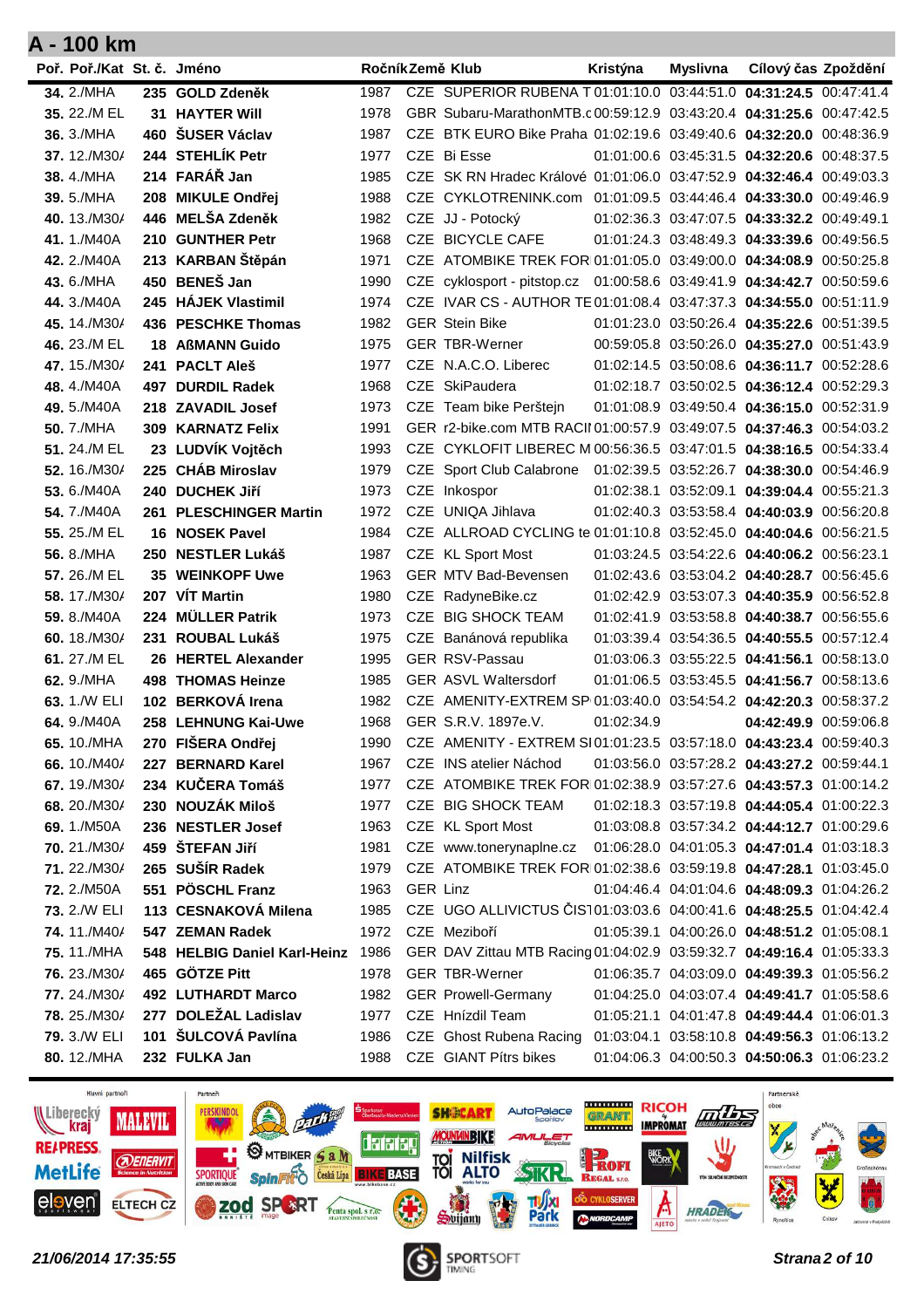| Poř. Poř./Kat St. č. Jméno |     |                        |      |          | RočníkZemě Klub                                                          | Kristýna   | <b>Myslivna</b> | Cílový čas Zpoždění                         |  |
|----------------------------|-----|------------------------|------|----------|--------------------------------------------------------------------------|------------|-----------------|---------------------------------------------|--|
| 81.26./M30/                |     | 476 HOFFMANN Philipp   | 1984 |          | GER MAD EAST 500                                                         |            |                 | 01:08:56.0 04:03:37.3 04:50:14.2 01:06:31.1 |  |
| 82, 28./M EL               | 21  | NOVÝ Pavel             | 1993 |          | CZE Rock Machine Cykloma 01:04:34.0 04:04:13.5 04:50:16.9 01:06:33.8     |            |                 |                                             |  |
| 83, 13./MHA                | 491 | <b>ROUBÍNEK Jan</b>    | 1985 |          | CZE HAVEN-AMULET                                                         |            |                 | 01:03:56.3 03:57:32.6 04:50:29.2 01:06:46.1 |  |
| 84.27./M30/                |     | 566 SMETANA Milan      | 1979 |          | CZE Praha 9                                                              | 01:22:38.7 |                 | 04:50:34.9 01:06:51.8                       |  |
| 85. 29./M EL               |     | <b>19 ZEMAN David</b>  | 1992 |          | CZE CYKLOFIT LIBEREC M 01:06:04.1 04:04:22.0 04:51:45.1 01:08:02.0       |            |                 |                                             |  |
| 86.28./M30/                |     | 526 JEDLIČKA Luboš     | 1979 |          | CZE AUTOKARLOV                                                           |            |                 | 01:05:39.6 04:03:22.1 04:52:16.1 01:08:33.0 |  |
| 87, 14./MHA                |     | 469 BÍLEK Jan          | 1986 |          | CZE Alltraining.cz                                                       |            |                 | 01:05:44.9 04:04:07.2 04:52:53.5 01:09:10.4 |  |
| 88. 3./M50A                |     | 220 ČADA Tomáš         | 1964 |          | CZE REDPOINT TEAM                                                        |            |                 | 01:02:41.2 04:06:31.4 04:53:41.7 01:09:58.6 |  |
| 89, 29./M30/               |     | 209 LEDER Martin       | 1979 |          | GER Light-Bikes Racingteam 01:03:55.3 04:08:15.1 04:54:28.1 01:10:45.0   |            |                 |                                             |  |
| 90, 30./M30/               |     | 243 SROLL Marek        | 1978 |          | CZE Praha 8                                                              |            |                 | 01:05:42.5 04:06:56.7 04:54:37.6 01:10:54.5 |  |
| 91.31./M30/                |     | 242 KUBÍN Pavel        | 1981 |          | CZE CARLA KUPKOLO                                                        |            |                 | 01:01:02.1 04:08:13.0 04:54:44.3 01:11:01.2 |  |
| 92, 32./M30/               |     | <b>463 MASUR Marco</b> | 1982 |          | <b>GER Ebersbach</b>                                                     |            |                 | 01:03:06.9 04:02:57.8 04:55:10.1 01:11:27.0 |  |
| 93. 12./M40/               |     | 559 ŘÍHA Tomáš         | 1973 |          | CZE Atom Bike                                                            |            |                 | 01:08:45.8 04:07:51.1 04:55:14.3 01:11:31.2 |  |
| 94. 33./M30/               |     | 536 KORDÍK Petr        | 1975 |          | CZE Cyklo Point Jičín                                                    |            |                 | 01:06:26.0 04:05:05.0 04:55:38.1 01:11:55.0 |  |
| 95, 34./M30/               |     | 233 PROKOP Michal      | 1978 |          | CZE ELEVEN-RUBENA TES 01:08:07.3 04:09:15.1 04:56:24.8 01:12:41.7        |            |                 |                                             |  |
| 96, 13./M40/               |     | 545 PŘIBIL Tomáš       | 1974 |          | CZE NEVIX Kadan                                                          |            |                 | 01:05:43.0 04:06:39.5 04:57:00.3 01:13:17.2 |  |
| 97. 35./M30/               |     | 569 CIBULKA Petr       | 1976 |          | CZE AUTHOR MASTERS                                                       |            |                 | 01:07:10.7 04:09:44.7 04:57:22.5 01:13:39.4 |  |
| 98, 4./M50A                | 493 | <b>BŘEZINA Petr</b>    | 1962 |          | CZE Inkospor team                                                        |            |                 | 01:08:43.9 04:08:51.8 04:57:26.5 01:13:43.4 |  |
| 99. 36./M30/               | 251 | <b>BÍLEK Aleš</b>      | 1979 |          | CZE Cyklo Point Jičín                                                    |            |                 | 01:06:01.9 04:07:34.5 04:57:42.2 01:13:59.1 |  |
| 100. 37./M30/              |     | 228 BUBENÍK Tomáš      | 1982 |          | CZE Hnízdil Team                                                         |            |                 | 01:06:04.8 04:11:01.6 04:57:44.6 01:14:01.5 |  |
| 101.38./M30/               |     | 481 SCHUBERT Alexander | 1977 |          | GER SPS Project Racing Tea 01:12:36.6 04:12:06.1 04:58:08.7 01:14:25.6   |            |                 |                                             |  |
| 102, 30./M EL              |     | 32 PAWŁOWSKI Wojciech  | 1991 |          | POL MITUTOYO DEMA PWI01:02:15.5 03:56:17.8 04:58:22.6 01:14:39.5         |            |                 |                                             |  |
| 103. 14./M40/              |     | 287 DOLECEK Mario      | 1969 |          | <b>GER EBM-Team Seiffen</b>                                              |            |                 | 01:04:25.8 04:10:56.5 04:58:30.9 01:14:47.8 |  |
| 104. 15./MHA               |     | 247 FRENCL Martin      | 1990 |          | <b>CZE</b> GIANT Pitrs bikes                                             |            |                 | 01:08:09.4 04:10:16.9 04:58:34.9 01:14:51.8 |  |
| 105, 39./M30/              |     | 223 KLOFANDA Martin    | 1977 |          | <b>CZE UGOAllivictus</b>                                                 |            |                 | 01:16:37.0 04:13:53.5 04:59:56.2 01:16:13.1 |  |
| 106, 40./M30/              |     | 271 VRBSKÝ Michal      | 1978 |          | CZE REDPOINT RACING TE01:07:21.6 04:11:03.0 05:00:26.6 01:16:43.5        |            |                 |                                             |  |
| 107, 41./M30/              |     | 568 KLÁPŠTĚ Jan        | 1977 |          | CZE Jablonec nad Nisou                                                   |            |                 | 01:08:14.8 04:12:03.2 05:00:35.3 01:16:52.2 |  |
| 108. 15./M40/              |     | 283 PFEIFER JIří       | 1974 |          | CZE AC Sparta Praha Cyclin 01:04:02.4 04:10:20.6 05:01:23.0 01:17:39.9   |            |                 |                                             |  |
| 109, 4./W ELI              |     | 106 ŠMÍDOVÁ Anna       | 1989 |          | CZE Nilfisk ALTO pro cycling 01:06:02.4 04:11:56.4 05:01:41.1 01:17:58.0 |            |                 |                                             |  |
| 110, 42./M30/              |     | 298 DEGWERTH Thomas    | 1983 |          | GER DAV Sektion Zittau MTE 01:08:13.7 04:13:26.3 05:01:42.4 01:17:59.3   |            |                 |                                             |  |
| 111, 43./M30/              |     | 418 SAUER Martin       | 1981 |          | GER Baruther SV 90                                                       |            |                 | 01:07:31.1 04:14:40.3 05:01:42.9 01:17:59.8 |  |
| 112, 16./M40/              |     | 226 JIRA Jarda         | 1971 |          | CZE MMB Třebenice                                                        |            |                 | 01:04:24.3 04:12:20.0 05:01:43.4 01:18:00.3 |  |
| 113.44./M30/               |     | 239 ROSYPAL Ladislav   | 1976 |          | CZE MMB Třebenice                                                        |            |                 | 01:07:20.3 04:13:09.7 05:01:45.5 01:18:02.4 |  |
| 114.17./M40/               |     | 540 KUČERA Radek       | 1972 |          | CZE Chrastava                                                            |            |                 | 01:14:46.9 04:13:57.3 05:01:51.3 01:18:08.2 |  |
| 115.45./M30/               |     | 215 HNYK Pavel         | 1982 |          | CZE Nouzov                                                               |            |                 | 01:11:13.8 04:13:16.7 05:01:52.1 01:18:09.0 |  |
| 116.46./M30/               |     | 433 BINDER Josef       | 1981 |          | AUT SUSV Sparkasse Feistr 01:07:29.3 04:13:28.1 05:02:08.7 01:18:25.6    |            |                 |                                             |  |
| 117.47./M30/               |     | 316 KNEJZLÍK Marek     | 1976 |          | CZE Mimoň                                                                |            |                 | 01:04:01.9 04:11:17.4 05:02:13.5 01:18:30.4 |  |
| 118.48./M30/               |     | 455 GREGOR Iwanoff     | 1975 |          | GER Odenthal                                                             |            |                 | 01:09:37.0 04:15:43.1 05:02:17.4 01:18:34.3 |  |
| 119. 31./M EL              |     | 25 JESCHKE Jan         | 1970 |          | <b>GER TuS Celle</b>                                                     |            |                 | 01:03:09.2 04:11:07.2 05:02:23.8 01:18:40.7 |  |
| 120, 18./M40/              |     | 457 BÖING Maik         | 1971 | GER Köln |                                                                          |            |                 | 01:08:42.1 04:13:27.3 05:02:26.8 01:18:43.7 |  |
| 121, 49./M30/              |     | 467 HERRMANN Jörg      | 1979 |          | GER SPS Project Racing Tea 01:07:19.4 04:12:34.8 05:02:56.0 01:19:12.9   |            |                 |                                             |  |
| 122, 16./MHA               |     | 273 VRBATA Jan         | 1986 |          | CZE Nadšenci z Posázaví                                                  |            |                 | 01:08:42.9 04:15:18.1 05:03:33.1 01:19:50.0 |  |
| <b>123.</b> 17./MHA        |     | 502 KUHN Nico          | 1987 |          | <b>GER Dresden</b>                                                       |            |                 | 01:06:02.8 04:12:27.3 05:03:43.8 01:20:00.7 |  |
| 124. 19./M40/              |     | 260 VESELÝ Miroslav    | 1968 |          | CZE KL Sport Most                                                        |            |                 | 01:07:32.7 04:14:17.0 05:04:00.6 01:20:17.5 |  |
| <b>125.</b> 20./M40/       |     | 504 NEUMANN Holger     | 1974 |          | GER reichenbach                                                          |            |                 | 01:06:07.8 04:14:41.2 05:04:10.3 01:20:27.2 |  |
| 126. 5./M50A               |     | 542 MÁDL Jan           | 1964 |          | CZE BIG SHOCK TEAM                                                       |            |                 | 01:10:26.7 04:16:59.2 05:04:31.2 01:20:48.1 |  |
| 127.21./M40/               |     | 237 ŠVORC Jiří         | 1973 |          | CZE BIG SHOCK TEAM                                                       |            |                 | 01:07:46.0 04:15:18.7 05:04:32.3 01:20:49.2 |  |



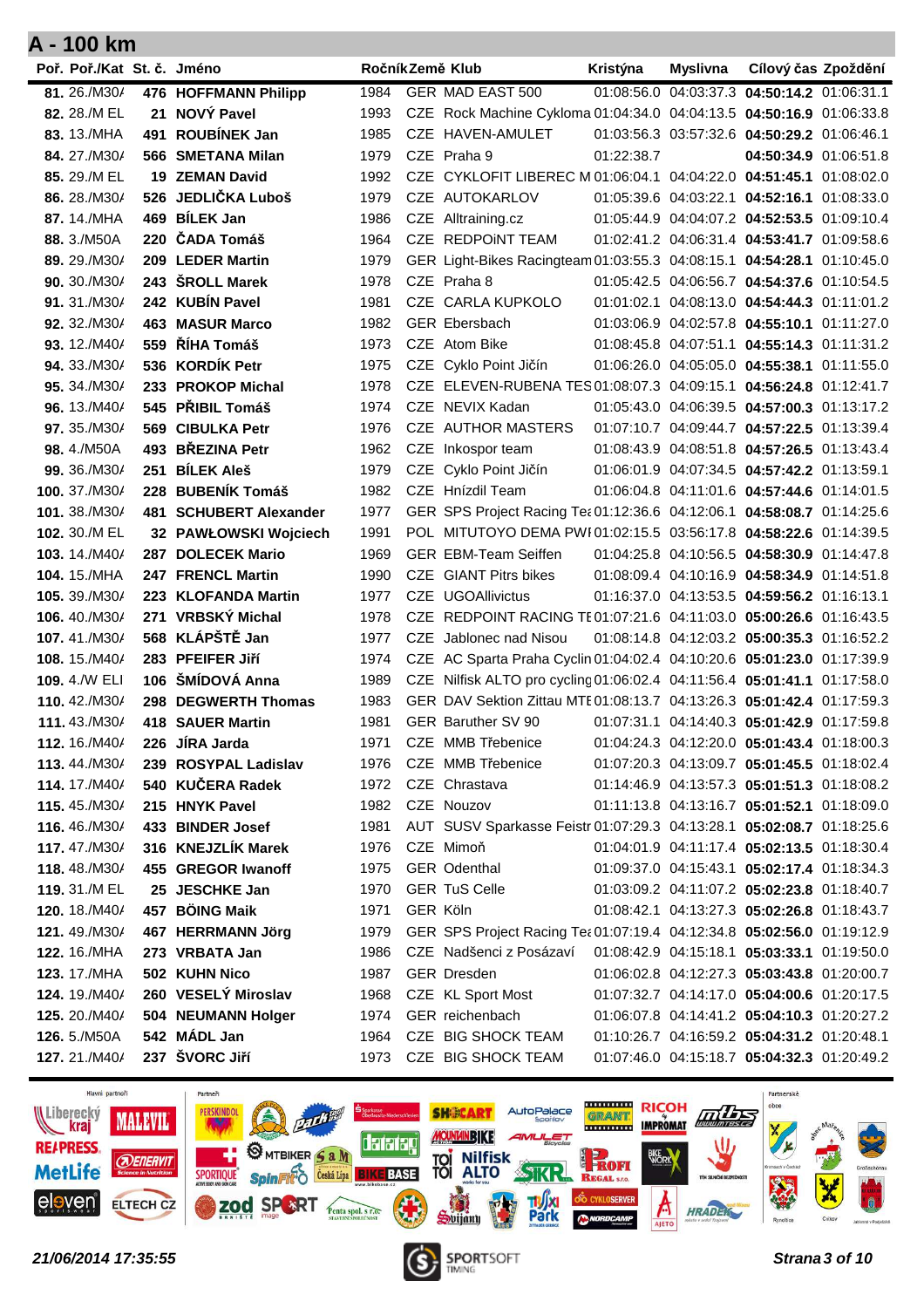| Poř. Poř./Kat St. č. Jméno   |                                                  |              | RočníkZemě Klub                                                                  | Kristýna | Myslivna | Cílový čas Zpoždění                         |  |
|------------------------------|--------------------------------------------------|--------------|----------------------------------------------------------------------------------|----------|----------|---------------------------------------------|--|
| 128. 50./M30/                | 320 TUMPACH Josef                                | 1977         | CZE Česká Kamenice                                                               |          |          | 01:05:41.9 04:12:46.7 05:04:37.4 01:20:54.3 |  |
| 129. 6./M50A                 | 546 ŠČUČKA Radek                                 | 1964         | CZE Ski Paudera                                                                  |          |          | 01:07:52.0 04:16:54.8 05:04:39.0 01:20:55.9 |  |
| 130, 5./W ELI                | 120 GERRIE Jeanette                              | 1975         | NZL MTBCrossCountry.com 01:07:45.0 04:14:59.9 05:05:59.9 01:22:16.8              |          |          |                                             |  |
| 131.51./M30/                 | 221 ŘÍHÁNEK Lukáš                                | 1979         | CZE 2V BIKERS                                                                    |          |          | 01:11:14.7 04:18:34.1 05:06:29.6 01:22:46.5 |  |
| 132, 52./M30/                | 335 LINHART Martin                               | 1978         | CZE Wakantanka                                                                   |          |          | 01:11:10.1 04:18:29.6 05:07:16.8 01:23:33.7 |  |
| 133.7./M50A                  | 262 DVOŘÁK Otakar                                | 1962         | CZE Jílové u Prahy                                                               |          |          | 01:06:37.5 04:15:35.3 05:07:25.3 01:23:42.2 |  |
| 134, 8./M50A                 | 292 WIETZOREK Peter                              | 1963         | <b>GER PROWELL Germany</b>                                                       |          |          | 01:08:11.2 04:17:35.9 05:07:27.6 01:23:44.5 |  |
| 135, 6./W ELI                | <b>104 WILLIAMSON Catherine</b>                  | 1982         | <b>GBR</b> Asrin/ team Eleven                                                    |          |          | 01:08:08.7 04:15:51.9 05:07:33.5 01:23:50.4 |  |
| 136, 22./M40/                | 334 KOUBLE Lubomír                               | 1970         | CZE Velké Hamry                                                                  |          |          | 01:09:41.7 04:17:49.9 05:08:08.6 01:24:25.5 |  |
| 137, 23./M40/                | 517 BRABEC Miroslav                              | 1967         | CZE BIKEBRDY                                                                     |          |          | 01:00:59.6 04:23:12.4 05:09:08.6 01:25:25.5 |  |
| 138.53./M30/                 | 337 VERBA Aleš                                   | 1978         | CZE ELEVEN-RUBENA TES 01:10:55.2 04:19:06.4 05:09:11.6 01:25:28.5                |          |          |                                             |  |
| 139, 54./M30/                | 319 FÖRSTE David                                 | 1982         | GER Bad Bikers MTB-Sport $\epsilon$ 01:11:27.6 04:19:44.3 05:10:13.9 01:26:30.8  |          |          |                                             |  |
| 140. 55./M30/                | 246 KARBAN Lukáš                                 | 1980         | CZE Ronal CZ                                                                     |          |          | 01:03:59.8 04:20:51.0 05:10:46.7 01:27:03.6 |  |
| 141, 56./M30/                | <b>310 TANNERT Frank</b>                         | 1982         | GER Fahrrad Hoblik Racing 101:08:21.0 04:15:49.8 05:11:08.9 01:27:25.8           |          |          |                                             |  |
| 142. 9./M50A                 | 532 HUMMITZSCH Stephan                           | 1953         | GER Kröning Factory Team 01:07:28.1 04:17:57.8 05:11:16.8 01:27:33.7             |          |          |                                             |  |
| 143.57./M30/                 | 557 ULRICH René                                  | 1977         | <b>GER Bikepoint</b>                                                             |          |          | 01:08:55.5 04:19:57.9 05:11:44.5 01:28:01.4 |  |
| 144, 10./M50/                | 556 PRAVDA Ivo                                   | 1964         | CZE GEOP                                                                         |          |          | 01:12:29.7 04:23:03.1 05:12:03.0 01:28:19.9 |  |
| 145, 11./M50/                | 329 PINKNEY Graham                               | 1964         | CZE Fun-Corner.de                                                                |          |          | 01:06:36.6 04:19:45.1 05:12:10.8 01:28:27.7 |  |
| 146, 58./M30/                | 255 ČUCHAL Petr                                  | 1980         | CZE MMB Třebenice                                                                |          |          | 01:04:23.5 04:23:17.0 05:12:42.8 01:28:59.7 |  |
| 147, 59./M30/                | 328 SEMORÁD Přemysl                              | 1978         | CZE ABSJets                                                                      |          |          | 01:11:45.8 04:24:42.7 05:12:49.6 01:29:06.5 |  |
| 148, 60./M30/                | 302 HÁČEK Jan                                    | 1977         | CZE Alltraining.cz                                                               |          |          | 01:07:47.0 04:24:24.0 05:13:15.7 01:29:32.6 |  |
| 149, 12./M50/                | 340 BÉR Milan                                    | 1963         | CZE Bike-team Litoměřice                                                         |          |          | 01:11:16.9 04:24:42.0 05:13:18.5 01:29:35.4 |  |
| <b>150.</b> 18./MHA          | 442 ŻOŁĄDKOWSKI Marcin                           | 1986         | POL Żary MTB Team                                                                |          |          | 01:07:20.8 04:21:01.5 05:13:20.3 01:29:37.2 |  |
| 151, 24./M40/                | 276 ŠTĚPÁNEK Pavel                               | 1973         | CZE horoměřice                                                                   |          |          | 01:07:30.5 04:24:03.9 05:13:24.3 01:29:41.2 |  |
| 152, 61./M30/                | 561 MÁLEK Tomáš                                  | 1980         | CZE ELEVEN team Příchovit 01:10:58.9 04:25:35.0 05:13:28.7 01:29:45.6            |          |          |                                             |  |
| 153, 62./M30/                | 507 EHL Petr                                     | 1978         | CZE HO SKOL                                                                      |          |          | 01:08:16.9 04:21:03.4 05:13:32.7 01:29:49.6 |  |
| 154, 25./M40/                | 317 JUHAS JIří                                   | 1974         | CZE CVK Česká Kamenice 01:09:35.2 04:23:18.8 05:13:36.2 01:29:53.1               |          |          |                                             |  |
| 155. 13./M50/                | 253 GÁBRIŠ Jan                                   | 1963         | CZE Jetřichovice                                                                 |          |          | 01:09:09.8 04:24:49.5 05:13:41.7 01:29:58.6 |  |
| 156, 14./M50/                | 289 PŘIBYL Tomáš                                 | 1960         | CZE Česká spořitelna Specia 01:13:12.1 04:25:36.8 05:13:43.3 01:30:00.2          |          |          |                                             |  |
| 157, 26./M40/                | 338 PAŘÍK Petr                                   | 1973         | CZE Kosmos bikes MB                                                              |          |          | 01:07:45.6 04:24:08.6 05:14:11.1 01:30:28.0 |  |
| 158, 27./M40/                | 478 ZISCHOW Rene                                 | 1973<br>1982 | GER O-See-Challenge-Org.T01:11:53.4 04:25:03.8 05:15:26.5 01:31:43.4             |          |          |                                             |  |
| 159.63./M30/<br>160.64./M30/ | <b>487 SANDNER Thomas</b><br>336 NYDRLE Miloslav | 1977         | GER München<br>CZE ELEVEN-RUBENA TES 01:11:07.2 04:25:52.0 05:17:22.4 01:33:39.3 |          |          | 01:12:30.6 04:28:29.8 05:16:52.4 01:33:09.3 |  |
| 161. 15./M50/                | 541 WANK Roland                                  | 1963         | <b>GER Leipzig</b>                                                               |          |          | 01:08:47.0 04:23:23.4 05:18:06.0 01:34:22.9 |  |
| 162. 28./M40/                | 267 KOVAŘÍK Jiří                                 | 1972         | CZE beespee.cz                                                                   |          |          | 01:09:42.3 04:27:12.7 05:19:32.5 01:35:49.4 |  |
| 163. 29./M40/                | 496 MUCK Henry                                   | 1965         | GER TSV Großschönau                                                              |          |          | 01:09:34.7 04:27:43.3 05:19:37.5 01:35:54.4 |  |
| 164.65./M30/                 | 522 DVOŘAN Stanislav                             | 1983         | CZE Pakli sport klub                                                             |          |          | 01:10:56.3 04:27:40.9 05:20:17.0 01:36:33.9 |  |
| 165, 30./M40/                | 325 VLČEK Pavel                                  | 1973         | CZE TJ Česká Kamenice                                                            |          |          | 01:09:36.0 04:26:46.4 05:21:21.4 01:37:38.3 |  |
| 166.66./M30/                 | 323 SCHENK Matthias                              | 1978         | GER Team Vorago                                                                  |          |          | 01:14:41.3 04:29:15.4 05:21:26.1 01:37:43.0 |  |
| 167.31./M40/                 | 339 VÝBORA Jiří                                  | 1965         | CZE ELEVEN-RUBENA TES 01:10:54.4 04:30:03.1 05:22:13.4 01:38:30.3                |          |          |                                             |  |
| 168.1./W40A                  | 119 BINDER Natascha Binder                       | 1969         | GER R2Bike.com MTB Racin 01:11:44.9 04:29:43.2 05:22:35.7 01:38:52.6             |          |          |                                             |  |
| 169. 16./M50/                | 306 FULKA Jiří                                   | 1960         | CZE REDPOINT TEAM                                                                |          |          | 01:10:27.5 04:28:11.7 05:22:50.6 01:39:07.5 |  |
| 170. 17./M50/                | 318 ČECHURA Jiří                                 | 1964         | CZE Alltraining.cz                                                               |          |          | 01:11:01.4 04:31:20.4 05:22:53.5 01:39:10.4 |  |
| 171.67./M30/                 | 252 PECÁNEK Jiří                                 | 1976         | CZE MMB Třebenice                                                                |          |          | 01:07:47.7 04:31:24.6 05:24:05.9 01:40:22.8 |  |
| 172.68./M30/                 | 358 HORÁČEK Lukáš                                | 1978         | CZE ZetPéčka                                                                     |          |          | 01:10:24.7 04:31:37.7 05:24:06.3 01:40:23.2 |  |
| 173.69./M30/                 | 346 ŠVARC Aleš                                   | 1978         | CZE Pocem                                                                        |          |          | 01:14:09.7 04:33:53.0 05:24:07.9 01:40:24.8 |  |
| 174. 32./M40/                | 257 VAŠATA Pavel                                 | 1971         | CZE RCR BIKE TEAM Česk: 01:12:21.4 04:30:37.4 05:24:32.0 01:40:48.9              |          |          |                                             |  |



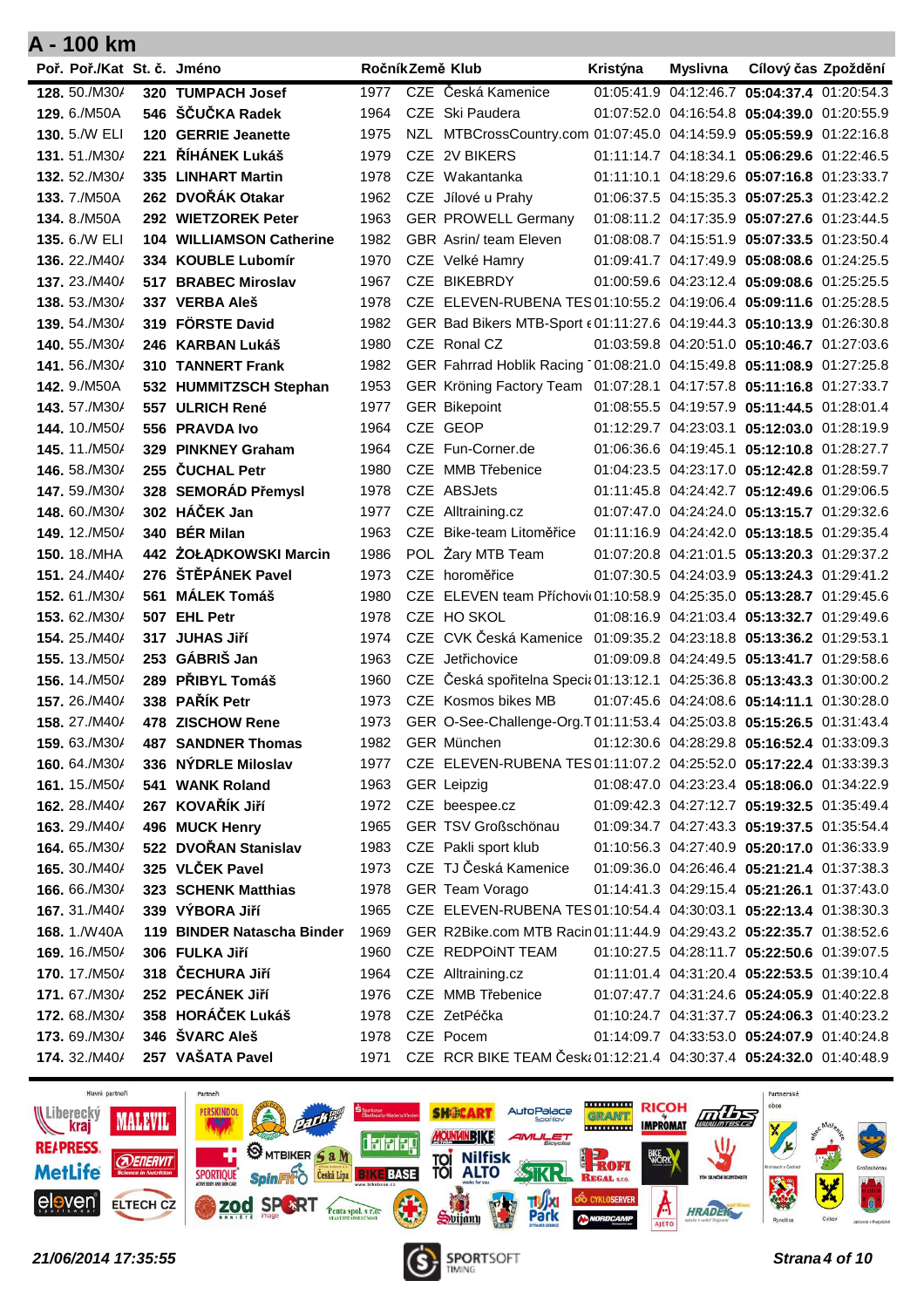| Poř. Poř./Kat St. č. Jméno     |                                        |              |         | RočníkZemě Klub                                                                 | Kristýna | <b>Myslivna</b> | Cílový čas Zpoždění                         |  |
|--------------------------------|----------------------------------------|--------------|---------|---------------------------------------------------------------------------------|----------|-----------------|---------------------------------------------|--|
| 175. 18./M50/                  | 313 HAZA Michael                       | 1963         |         | <b>GER Strahwalde</b>                                                           |          |                 | 01:12:59.1 04:32:25.9 05:25:06.2 01:41:23.1 |  |
| 176, 33./M40/                  | 269 KOLOMAZNÍK Milan                   | 1974         |         | CZE Losiná                                                                      |          |                 | 01:13:26.0 04:36:51.0 05:25:07.0 01:41:23.9 |  |
| 177.70./M30/                   | 281 MAKOVÝ Jakub                       | 1976         |         | CZE NH Car Bike team                                                            |          |                 | 01:08:40.8 04:33:19.5 05:25:10.0 01:41:26.9 |  |
| 178.71./M30/                   | 266 BATĚK Václav                       | 1980         |         | CZE Losiná                                                                      |          |                 | 01:10:25.8 04:36:52.6 05:25:12.0 01:41:28.9 |  |
| 179.72./M30/                   | 360 JUST Pavel                         | 1976         |         | CZE TJ Sokol Plavy Cyklo B(01:11:29.2 04:33:11.8 05:25:17.4 01:41:34.3          |          |                 |                                             |  |
| 180.73./M30/                   | 345 DOBIÁŠ David                       | 1977         |         | CZE Kellys Bikeranch                                                            |          |                 | 01:13:23.1 04:34:29.7 05:25:23.3 01:41:40.2 |  |
| 181, 34./M40/                  | 490 PEKÁREK Michal                     | 1973         |         | CZE ELEVEN-RUBENA TES 01:12:32.8 04:34:05.6 05:25:29.6 01:41:46.5               |          |                 |                                             |  |
| 182, 74./M30/                  | 268 PREININGER JIří                    | 1977         |         | CZE KNH Spoje Praha                                                             |          |                 | 01:11:00.1 04:33:55.4 05:25:45.4 01:42:02.3 |  |
| <b>183. 19./MHA</b>            | 475 RÄTZE Tobias                       | 1992         |         | GER DAV Sektion Zittau MTE 01:11:02.0 04:34:15.5 05:25:51.2 01:42:08.1          |          |                 |                                             |  |
| 184, 19./M50/                  | 285 DUŽÁR Jiří                         | 1963         |         | CZE BIG SHOCK TEAM                                                              |          |                 | 01:09:33.4 04:34:49.5 05:27:16.9 01:43:33.8 |  |
| 185.75./M30/                   | 299 HERCHER Steffen                    | 1978         |         | GER Bad Bikers MTB-Sport $\epsilon$ 01:11:27.0 04:36:22.5 05:28:29.0 01:44:45.9 |          |                 |                                             |  |
| 186, 35./M40/                  | 296 ŠTIKAR Robert                      | 1973         | CZE LKP |                                                                                 |          |                 | 01:13:14.6 04:40:11.6 05:28:29.3 01:44:46.2 |  |
| 187.76./M30/                   | 359 ŠÍR Daniel                         | 1976         |         | CZE Lázně Bělohrad                                                              |          |                 | 01:13:59.2 04:37:29.9 05:28:31.5 01:44:48.4 |  |
| 188. 36./M40/                  | 535 KLÁPA Tomáš                        | 1969         |         | CZE Polarhouse MTB                                                              |          |                 | 01:10:57.9 04:35:41.4 05:28:55.7 01:45:12.6 |  |
| 189. 37./M40/                  | 303 NOVOTNÝ Ondřej                     | 1972         |         | CZE Praha 6                                                                     |          |                 | 01:10:51.5 04:36:54.1 05:29:03.1 01:45:20.0 |  |
| 190.77./M30/                   | 314 OBRÁZEK Petr                       | 1975         |         | CZE Bakov nad Jizerou                                                           |          |                 | 01:12:57.3 04:36:28.8 05:29:04.8 01:45:21.7 |  |
| <b>191.78./M30/</b>            | 405 VÁVRA Aleš                         | 1982         |         | CZE ANAG Olomouc                                                                |          |                 | 01:10:23.0 04:32:40.0 05:29:16.5 01:45:33.4 |  |
| 192, 38./M40/                  | 445 BZDOK Stefan                       | 1972         |         | <b>GER PROWELL Germany</b>                                                      |          |                 | 01:13:00.1 04:38:25.6 05:29:48.4 01:46:05.3 |  |
| 193. 20./MHA                   | 409 CAPOUCH Jaroslav                   | 1990         |         | CZE Česká Lípa                                                                  |          |                 | 01:10:28.0 04:37:24.2 05:29:56.9 01:46:13.8 |  |
| 194. 39./M40/                  | 567 DUBJÁK Jiří                        | 1970         |         | CZE Chorchoj                                                                    |          |                 | 01:12:26.7 04:37:36.7 05:30:02.4 01:46:19.3 |  |
| <b>195.</b> 79./M30/           | 416 BIRKE Marco                        | 1981         |         | <b>GER Dresden</b>                                                              |          |                 | 01:19:36.4 04:39:33.9 05:30:05.9 01:46:22.8 |  |
| 196, 80./M30/                  | 534 TOMÁŠEK David                      | 1979         |         | <b>CZE</b> Polarhouse MTB                                                       |          |                 | 01:11:02.4 04:35:41.9 05:30:16.1 01:46:33.0 |  |
| 197, 40./M40/                  | 427 NOVAK Benjamin                     | 1972         |         | <b>GER BSG Eternit</b>                                                          |          |                 | 01:11:58.2 04:37:26.4 05:30:27.7 01:46:44.6 |  |
| 198, 41./M40/                  | 347 ZÁLOHA Radek                       | 1971         |         | CZE HP draci                                                                    |          |                 | 01:12:37.5 04:38:15.4 05:30:49.6 01:47:06.5 |  |
| 199, 81./M30/                  | <b>417 HAUK Rico</b>                   | 1977         |         | GER scopo.de                                                                    |          |                 | 01:13:03.8 04:39:34.3 05:31:11.3 01:47:28.2 |  |
| 200, 42./M40/                  | <b>420 GRAMMEL Mirko</b>               | 1974         |         | <b>GER Berlin</b>                                                               |          |                 | 01:12:34.1 04:36:36.6 05:31:26.5 01:47:43.4 |  |
| 201, 43./M40/                  | 305 SRB Tomas                          | 1966         |         | CZE Skialp bike Prachov<br><b>GER Werdau</b>                                    |          |                 | 01:14:49.7 04:40:51.7 05:31:27.4 01:47:44.3 |  |
| 202, 82./M30/<br>203, 83./M30/ | 560 BÖTTCHER Mike<br>282 JAROUŠ Martin | 1982<br>1981 |         | CZE Sport Club Calabrone                                                        |          |                 | 01:10:07.4 04:36:35.1 05:31:28.8 01:47:45.7 |  |
| 204, 7./W ELI                  | 121 SKRBKOVÁ Jana                      | 1986         |         | CZE ELEVEN team Příchovit 01:11:49.4 04:38:49.6 05:34:17.0 01:50:33.9           |          |                 | 01:12:44.3 04:42:49.4 05:32:15.3 01:48:32.2 |  |
| 205. 84./M30/                  | 326 KLEISNER Václav                    | 1983         |         | CZE Cykloservis Jan Malát K01:13:01.2 04:41:33.0 05:35:33.0 01:51:49.9          |          |                 |                                             |  |
| 206. 21./MHA                   | 324 DOLECEK Rico                       | 1989         |         | <b>GER EBM-Team Seiffen</b>                                                     |          |                 | 01:09:20.0 04:42:02.0 05:36:41.1 01:52:58.0 |  |
| 207.44./M40/                   | 543 KUBRICHT Miloš                     | 1967         |         | CZE ELEVEN-RUBENA TES 01:16:39.7 04:42:50.6 05:37:03.0 01:53:19.9               |          |                 |                                             |  |
| 208. 85./M30/                  | 537 RICHTER Bernd                      | 1981         |         | <b>GER Zittau</b>                                                               |          |                 | 01:12:55.4 04:47:21.3 05:37:25.1 01:53:42.0 |  |
| 209. 86./M30/                  | 341 JANOVSKÝ Marcel                    | 1976         |         | CZE Cyklo RD Pardubice                                                          |          |                 | 01:12:52.0 04:43:13.8 05:37:38.1 01:53:55.0 |  |
| 210.87./M30/                   | 516 GOTVALD Jan                        | 1980         |         | CZE Ergo Liberec                                                                |          |                 | 01:15:51.8 04:43:22.7 05:37:46.6 01:54:03.5 |  |
| 211.45./M40/                   | 484 ARNOLD Bert                        | 1970         |         | <b>GER BikeEck Freiberg</b>                                                     |          |                 | 01:16:28.1 04:45:41.8 05:37:57.6 01:54:14.5 |  |
| 212.88./M30/                   | 563 MALÍK Petr                         | 1980         |         | CZE Hradec Králové                                                              |          |                 | 01:14:27.6 04:43:57.9 05:38:04.1 01:54:21.0 |  |
| 213, 46./M40/                  | 377 LEUGNER Jan                        | 1974         |         | CZE TJ Sokol Nové Město n(01:12:35.9 04:45:22.2 05:38:28.2 01:54:45.1           |          |                 |                                             |  |
| 214.47./M40/                   | 354 HELLER Martin                      | 1970         |         | CZE Old Hornets Liberec                                                         |          |                 | 01:12:17.5 04:42:42.7 05:39:21.6 01:55:38.5 |  |
| 215. 22./MHA                   | 295 ČÍŽEK Martin                       | 1985         |         | CZE Dexter BSK racing                                                           |          |                 | 01:11:23.8 04:46:52.9 05:39:39.1 01:55:56.0 |  |
| 216. 89./M30/                  | 376 KRAMAR Martin                      | 1975         |         | CZE BikeLiveClub                                                                |          |                 | 01:12:37.8 04:46:34.9 05:39:40.4 01:55:57.3 |  |
| 217. 23./MHA                   | 294 VESELÝ Jan                         | 1990         |         | CZE Expres nápoje MTB Lib(01:13:26.5 04:43:04.1 05:39:41.2 01:55:58.1           |          |                 |                                             |  |
| 218. 90./M30/                  | 275 ŠINDELÁŘ JIří                      | 1980         |         | CZE MTB HELLFISH AMINC 01:10:53.6 04:46:51.0 05:39:55.3 01:56:12.2              |          |                 |                                             |  |
| 219. 8./W ELI                  | 107 FRIDRICHOVÁ Lenka                  | 1994         |         | CZE INS Náchod                                                                  |          |                 | 01:14:08.7 04:46:17.5 05:40:12.5 01:56:29.4 |  |
| 220. 91./M30/                  | 389 HORÁK Jan                          | 1975         |         | CZE SAC Bělá pod Bezděze 01:12:19.3 04:45:25.2 05:40:21.9 01:56:38.8            |          |                 |                                             |  |
| 221. 20./M50/                  | 308 HRUBÝ Jaroslav                     | 1955         |         | CZE KL Sport Most                                                               |          |                 | 01:13:20.9 04:43:31.1 05:41:00.8 01:57:17.7 |  |
|                                |                                        |              |         |                                                                                 |          |                 |                                             |  |



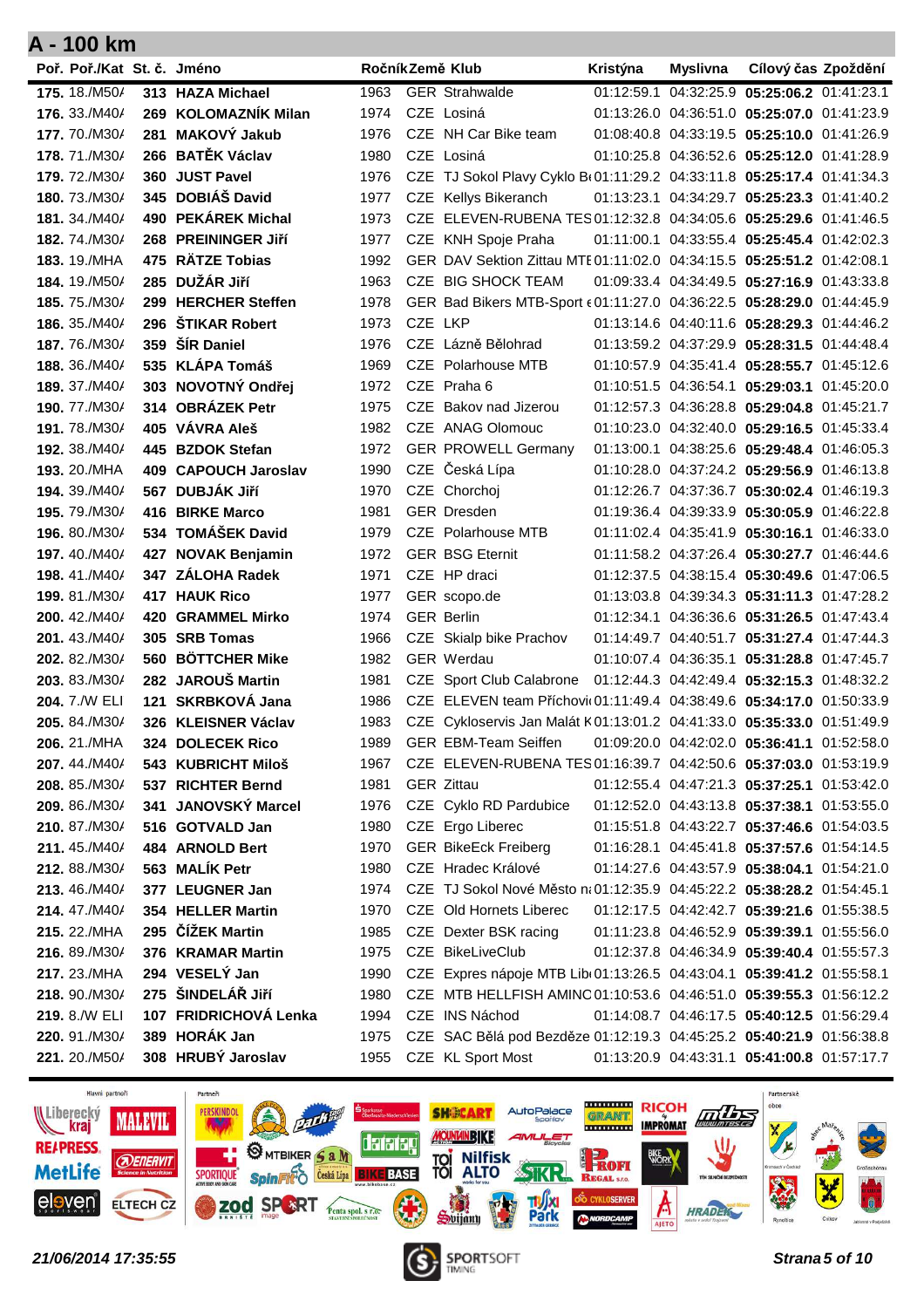| Poř. Poř./Kat St. č. Jméno     |                                   |              | RočníkZemě Klub                                                         | Kristýna | Myslivna | Cílový čas Zpoždění                                                                        |  |
|--------------------------------|-----------------------------------|--------------|-------------------------------------------------------------------------|----------|----------|--------------------------------------------------------------------------------------------|--|
| 222.48./M40/                   | 521 GOTTSCHALLL Stefan            | 1973         | <b>GER Schulzendorf</b>                                                 |          |          | 01:14:01.5 04:46:25.9 05:41:11.3 01:57:28.2                                                |  |
| 223, 92./M30/                  | 415 ČERNÝ Jan                     | 1976         | CZE Liberec                                                             |          |          | 01:18:25.3 04:47:30.0 05:41:12.1 01:57:29.0                                                |  |
| 224.93./M30/                   | 480 HEMMANT Sam                   | 1980         | GBR Zappi                                                               |          |          | 01:10:23.6 04:44:44.5 05:41:31.5 01:57:48.4                                                |  |
| 225. 94./M30/                  | 352 LIPPMANN David                | 1984         | GER TU Dresden / SSV Mou 01:11:12.6 04:46:50.2 05:41:57.8 01:58:14.7    |          |          |                                                                                            |  |
| 226, 24./MHA                   | 505 SCHLEICHER Benjamin           | 1989         | <b>GER Dresden</b>                                                      |          |          | 01:12:43.4 04:46:51.6 05:41:57.9 01:58:14.8                                                |  |
| 227. 25./MHA                   | 503 SUSTA Jan                     | 1985         | CZE SYMBIO+ Cannondale 01:09:44.8 04:44:45.7 05:41:59.5 01:58:16.4      |          |          |                                                                                            |  |
| 228. 9./W ELI                  | 105 NĚMCOVÁ Zdeňka                | 1982         | CZE UNIQA Jihlava                                                       |          |          | 01:13:59.9 04:46:39.8 05:42:01.4 01:58:18.3                                                |  |
| 229. 95./M30/                  | 489 STEINERT Sebastian            | 1984         | GER G.I.T.                                                              |          |          | 01:12:53.7 04:49:06.7 05:43:34.0 01:59:50.9                                                |  |
| 230, 49./M40/                  | 392 BASUS Petr                    | 1974         | CZE Praha                                                               |          |          | 01:14:48.9 04:48:20.1 05:43:45.8 02:00:02.7                                                |  |
| 231.96./M30/                   | 523 KODRLE Michal                 | 1978         | CZE ELEVEN-RUBENA TES 01:12:59.7 04:42:33.9 05:43:48.6 02:00:05.5       |          |          |                                                                                            |  |
| 232.1./W30A                    | 108 NENADÁLOVÁ Hanka              | 1978         | CZE Pelhřimov                                                           |          |          | 01:13:48.4 04:47:08.9 05:43:55.0 02:00:11.9                                                |  |
| 233, 97./M30/                  | 426 LOUKOTKA Milan                | 1975         | CZE SAC Bělá pod Bezděze 01:11:23.2 04:49:01.7 05:44:36.2 02:00:53.1    |          |          |                                                                                            |  |
| 234. 32./M EL                  | 24 ŽENÍŠEK Tomáš                  | 1966         | CZE TJ ZČE Cyklistika Plzeň 01:12:20.8 04:47:33.2 05:45:10.4 02:01:27.3 |          |          |                                                                                            |  |
| 235, 26./MHA                   | 278 STOČES Ondra                  | 1987         | CZE Praha                                                               |          |          | 01:14:29.5 04:47:22.9 05:46:26.0 02:02:42.9                                                |  |
| 236, 21./M50/                  | 327 MIFEK Tomáš                   | 1964         | CZE SK Kbely                                                            |          |          | 01:13:24.5 04:51:06.4 05:46:55.7 02:03:12.6                                                |  |
| 237.98./M30/                   | 290 BEK Tomáš                     | 1980         | CZE X-Sports                                                            |          |          | 01:26:51.3 04:57:35.9 05:47:16.7 02:03:33.6                                                |  |
| 238, 50./M40/                  | 288 VODOCHODSKÝ Vladimír          | 1972         | CZE MTB HELLFISH MOST 01:11:06.7 04:55:06.8 05:48:02.2 02:04:19.1       |          |          |                                                                                            |  |
| 239. 99./M30/                  | 443 VLACH Jan                     | 1975         | CZE Widebike Liberec                                                    |          |          | 01:15:44.9 04:51:25.7 05:48:16.6 02:04:33.5                                                |  |
| 240, 51./M40/                  | 500 DVOŘÁK Luboš                  | 1965         | CZE Wide Bike                                                           |          |          | 01:15:46.6 04:52:14.1 05:48:16.9 02:04:33.8                                                |  |
| 241, 2./W30A                   | 111 SCHMIDT Sylvia                | 1981         | GER Streusandbüchse                                                     |          |          | 01:14:08.3 04:55:13.4 05:48:18.1 02:04:35.0                                                |  |
| 242, 52./M40/                  | 342 BOROVSKÝ Michal               | 1970         | CZE SUPERIOR RUBENA T 01:12:54.5 04:55:10.4 05:48:19.9 02:04:36.8       |          |          |                                                                                            |  |
| 243, 100./M30                  | 357 NEBESKÝ Jaroslav              | 1977         | CZE HK Vyšehrad                                                         |          |          | 01:08:27.4 04:51:35.0 05:48:23.2 02:04:40.1                                                |  |
| 244, 101./M30                  | 514 NOVOTNY Ondrej                | 1981         | CZE Tabor                                                               |          |          | 01:10:44.9 04:52:24.3 05:49:12.9 02:05:29.8                                                |  |
| 245, 53./M40/                  | 304 SOLLAR Richard                | 1973         | CZE Beespee                                                             |          |          | 01:15:31.6 04:54:56.3 05:49:15.4 02:05:32.3                                                |  |
| 246, 102./M30                  | 499 RŮŽIČKA Pavel                 | 1982         | CZE Dexter Cycling                                                      |          |          | 01:12:34.7 04:49:51.2 05:49:59.7 02:06:16.6                                                |  |
| 247, 103./M30                  | 564 FUKSA Michal                  | 1983         | CZE Derfl Kola                                                          |          |          | 01:17:46.9 04:55:12.3 05:50:39.1 02:06:56.0                                                |  |
| 248, 54./M40/                  | 315 GERLA Luboš                   | 1969         | CZE RCR BIKE TEAM Česk: 01:18:12.0 04:58:07.3 05:50:41.6 02:06:58.5     |          |          |                                                                                            |  |
| 249, 22./M50/                  | 274 HRON Zdeněk<br>368 NOSEK Petr | 1953         | CZE Teplice                                                             |          |          | 01:18:53.6 04:58:55.3 05:50:42.0 02:06:58.9                                                |  |
| 250, 104./M30<br>251, 55./M40/ | 366 ŠVÁCA.                        | 1979<br>1970 | CZE Cyklo RD Pardubice<br>CZE www.bukvice.org                           |          |          | 01:18:15.5 04:55:42.6 05:50:55.1 02:07:12.0<br>01:07:41.5 05:01:15.5 05:51:32.7 02:07:49.6 |  |
| 252, 23./M50/                  | 400 VRBATA Jiří                   | 1958         | CZE Nadšenci z Posázaví                                                 |          |          | 01:14:03.7 04:57:00.8 05:51:53.0 02:08:09.9                                                |  |
| 253. 24./M50/                  | 272 VOJTEK Petr                   | 1963         | CZE KL Sport Most                                                       |          |          | 01:18:38.6 04:59:06.7 05:51:54.0 02:08:10.9                                                |  |
| 254, 105./M30                  | 441 NOWACK Dirk                   | 1980         | GER Race4Kids / Team DirtF01:15:30.8 04:56:44.8 05:53:21.0 02:09:37.9   |          |          |                                                                                            |  |
| 255. 106./M30                  | 343 SCHOPF Petr                   | 1975         | CZE Bikeclinic Cannondale 01:18:56.1 04:59:05.7 05:53:38.2 02:09:55.1   |          |          |                                                                                            |  |
| <b>256.</b> 107./M30           | 301 SIFTA Petr                    | 1976         | CZE KC Kooperitiva Liberec 01:13:06.4 04:48:12.4 05:53:53.2 02:10:10.1  |          |          |                                                                                            |  |
| 257.56./M40/                   | 375 CHARUZA Jiří                  | 1969         | <b>CZE</b> Probenet Racing                                              |          |          | 01:16:24.7 04:58:31.7 05:54:40.9 02:10:57.8                                                |  |
| 258.57./M40/                   | 519 KULBIDA Mariusz               | 1973         | POL Łęknica                                                             |          |          | 01:13:57.9 04:57:47.4 05:54:46.3 02:11:03.2                                                |  |
| 259. 108./M30                  | 555 OBERMAJER Jan                 | 1979         | CZE Clowns                                                              |          |          | 01:17:49.2 04:56:59.3 05:55:07.7 02:11:24.6                                                |  |
| 260. 109./M30                  | 256 NOVÁK Richard                 | 1978         | CZE Bikepart.cz                                                         |          |          | 01:08:44.9 04:32:18.6 05:56:41.4 02:12:58.3                                                |  |
| 261.110./M30                   | 321 PAVLÁTKA Pavel                | 1982         | CZE Hluboká nad Vltavou                                                 |          |          | 01:28:11.9 05:04:26.2 05:56:42.0 02:12:58.9                                                |  |
| 262. 58./M40/                  | 351 HUMMEL Thomas                 | 1970         | GER TSV Großschönau                                                     |          |          | 01:18:08.8 05:01:48.8 05:57:01.7 02:13:18.6                                                |  |
| 263. 25./M50/                  | 356 MIŘÁTSKÝ Jaroslav             | 1961         | CZE Bike-team Litoměřice                                                |          |          | 01:13:25.2 05:00:14.0 05:57:28.7 02:13:45.6                                                |  |
| 264.111./M30                   | 350 BROŽ Václav                   | 1979         | CZE Řevnice                                                             |          |          | 01:18:02.5 04:58:32.5 05:58:12.3 02:14:29.2                                                |  |
| 265. 112./M30                  | 438 LEITERMANN David              | 1975         | CZE Regal Bike - Spona Tep 01:21:27.5 05:04:34.3 05:59:40.3 02:15:57.2  |          |          |                                                                                            |  |
| 266. 59./M40/                  | 361 LUXEMBURK Jaroslav            | 1971         | CZE Praha 6                                                             |          |          | 01:19:58.2 05:03:51.1 05:59:50.6 02:16:07.5                                                |  |
| 267.113./M30                   | 549 ONDEČKO Jiří                  | 1976         | CZE Dolní Habartice                                                     |          |          | 01:16:11.2 05:04:51.1 06:00:39.1 02:16:56.0                                                |  |
| 268.114./M30                   | 483 WESTFAL Radek                 | 1982         | CZE AC Sparta Praha Cyclin 01:18:11.1 05:04:41.2 06:01:09.1 02:17:26.0  |          |          |                                                                                            |  |



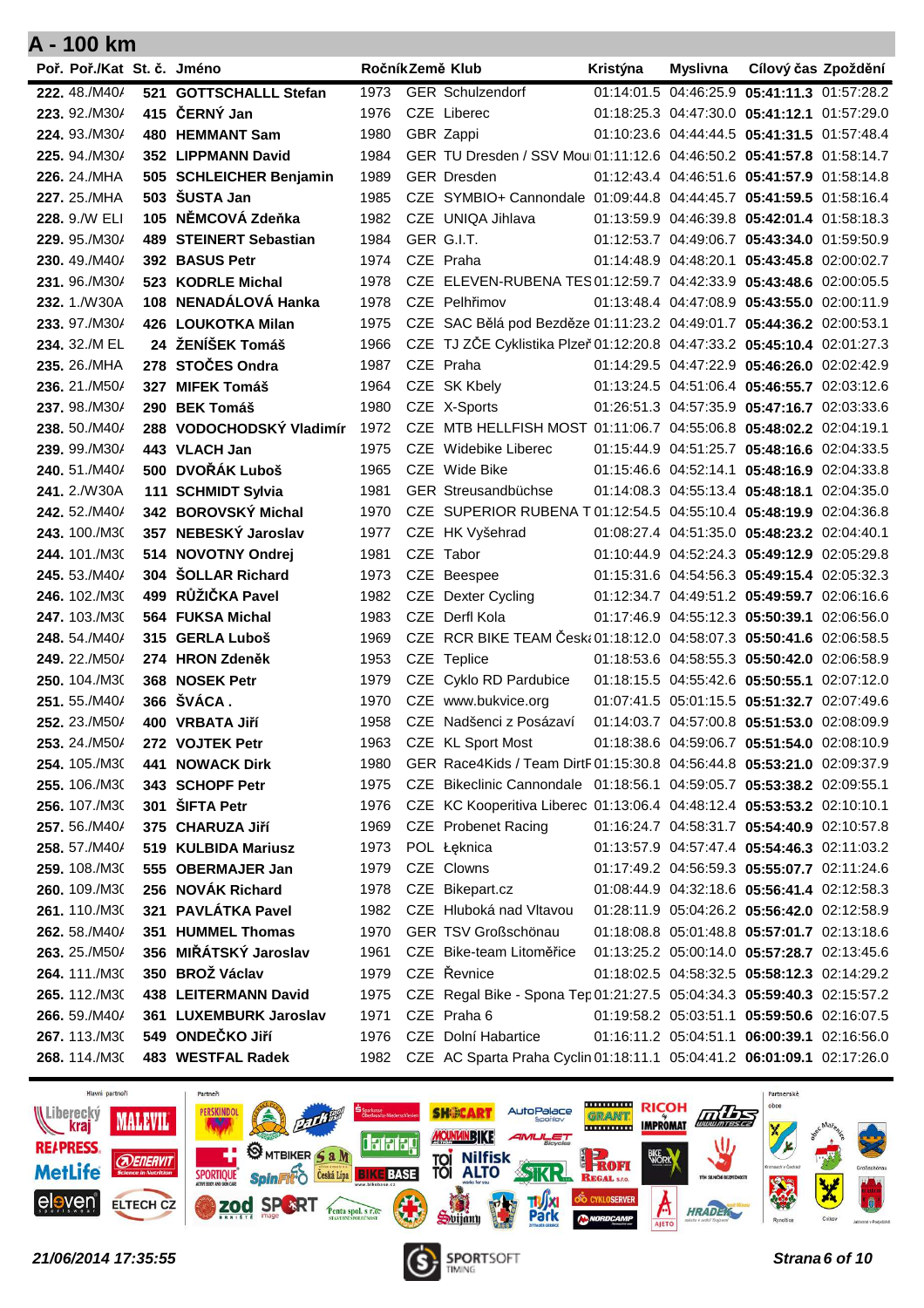| A - 100 km                 |                           |      |                                                                          |          |          |                                             |  |
|----------------------------|---------------------------|------|--------------------------------------------------------------------------|----------|----------|---------------------------------------------|--|
| Poř. Poř./Kat St. č. Jméno |                           |      | RočníkZemě Klub                                                          | Kristýna | Myslivna | Cílový čas Zpoždění                         |  |
| 269. 115./M30              | 472 HLADÍK Ondřej         | 1976 | CZE Nilfisk ALTO pro cycling 01:27:19.7 05:02:47.4 06:02:51.5 02:19:08.4 |          |          |                                             |  |
| 270, 3./W30A               | 117 KRAJŇÁKOVÁ Katarína   | 1981 | SVK CYKLOFIT LIBEREC M 01:19:17.5 05:06:17.2 06:03:59.0 02:20:15.9       |          |          |                                             |  |
| 271, 27./MHA               | 477 MACH František        | 1985 | CZE CT Kardašova Řečice 01:14:47.9 04:57:25.4 06:04:28.1 02:20:45.0      |          |          |                                             |  |
| 272, 26./M50/              | <b>488 TAUCHMAN JIří</b>  | 1959 | CZE HK JIZERA                                                            |          |          | 01:18:20.7 05:07:19.6 06:04:50.6 02:21:07.5 |  |
| 273, 116./M30              | 432 ZÁVODNÍK Petr         | 1983 | CZE Olomouc                                                              |          |          | 01:17:14.2 05:07:43.1 06:04:54.0 02:21:10.9 |  |
| 274. 117./M30              | 286 KOPECKÝ Lukáš         | 1978 | CZE www.SYNEGRYBIKE.cz01:13:36.4 05:10:44.9 06:05:56.1 02:22:13.0        |          |          |                                             |  |
| 275, 10./W EI              | 114 SCHUBERT Simone       | 1977 | GER Soli Wartenberg/ Team 01:20:45.9 05:08:49.4 06:06:06.1 02:22:23.0    |          |          |                                             |  |
| 276, 118./M30              | 530 GRAUPNER Silvio       | 1975 | <b>GER Kastl</b>                                                         |          |          | 01:19:18.7 05:08:00.5 06:06:06.5 02:22:23.4 |  |
| 277.2./W40A                | 109 CHLÍBKOVÁ Daniela     | 1967 | CZE Redpoint race team                                                   |          |          | 01:19:18.1 05:07:52.7 06:07:28.3 02:23:45.2 |  |
| 278, 60./M40/              | 398 STRUPL Vít            | 1971 | CZE Pakli sport klub                                                     |          |          | 01:21:19.0 05:12:19.6 06:08:27.0 02:24:43.9 |  |
| 279. 28./MHA               | <b>518 MAZANEC Martin</b> | 1991 | CZE Černošice                                                            |          |          | 01:14:15.4 05:08:56.1 06:08:27.2 02:24:44.1 |  |
| 280, 119./M30              | 513 DVOŘÁK Frantisek      | 1979 | CZE MTB Zoufalci                                                         |          |          | 01:17:49.9 05:15:26.8 06:09:01.8 02:25:18.7 |  |
| 281.120./M30               | 399 MATTUŠ Jakub          | 1981 | CZE Praha 3                                                              |          |          | 01:20:41.1 05:11:22.7 06:09:12.9 02:25:29.8 |  |
| 282, 61./M40/              | 300 BIZEK Tomas           | 1974 | CZE DMA                                                                  |          |          | 01:18:10.0 05:13:05.4 06:09:16.6 02:25:33.5 |  |
| 283, 62./M40/              | 434 GERLACH Ralph         | 1967 | GER Team PROWELL Germ 01:15:14.2 05:11:08.3 06:09:17.1 02:25:34.0        |          |          |                                             |  |
| 284, 63./M40/              | 466 LYSONĚK Vlastimil     | 1973 | CZE Hrobový klid                                                         |          |          | 01:16:13.2 05:11:53.5 06:10:24.6 02:26:41.5 |  |
| 285, 27./M50/              | 512 RÖNSCH Thomas         | 1963 | <b>GER Bertsdeorfer SV</b>                                               |          |          | 01:18:10.7 05:10:38.4 06:10:26.4 02:26:43.3 |  |
| 286. 28./M50/              | 394 EKL Martin            | 1957 | CZE BiketeamKralupy Eurob 01:24:31.1 05:14:55.5 06:10:35.0 02:26:51.9    |          |          |                                             |  |
| 287, 64./M40/              | 390 ORNST Tomáš           | 1967 | CZE Výlet Liberec                                                        |          |          | 01:18:55.6 05:10:03.8 06:10:39.3 02:26:56.2 |  |
| 288, 65./M40/              | 538 VEJRAŽKA Štěpán       | 1971 | CZE Old Hornets Liberec                                                  |          |          | 01:21:51.0 05:14:34.6 06:12:31.2 02:28:48.1 |  |
| 289, 29./MHA               | 387 BARTOŇ Jiří           | 1986 | CZE ČeMBA                                                                |          |          | 01:20:14.7 05:16:35.4 06:12:59.9 02:29:16.8 |  |
| 290, 121./M30              | 373 JORDA Radek           | 1983 | CZE Olomouc                                                              |          |          | 01:14:20.6 05:14:31.3 06:13:26.8 02:29:43.7 |  |
| 291, 66./M40/              | 365 PAUL Andre            | 1969 | <b>GER AC Sohland</b>                                                    |          |          | 01:17:51.7 05:15:43.0 06:13:28.5 02:29:45.4 |  |
| 292, 67./M40/              | 355 DARKOW Peter          | 1972 | <b>GER TV Valtenberg</b>                                                 |          |          | 01:17:50.9 05:15:41.7 06:13:28.7 02:29:45.6 |  |
| 293, 122./M30              | 414 BEČKOVSKÝ Josef       | 1977 | CZE CO ROHAS                                                             |          |          | 01:18:28.2 05:15:56.5 06:15:47.4 02:32:04.3 |  |
| 294, 68./M40/              | 525 JAHN Thomas           | 1971 | GER Zülichendorf                                                         |          |          | 01:13:37.0 05:11:16.3 06:16:43.5 02:33:00.4 |  |
| 295, 123./M30              | 411 ŽÁK Jaromír           | 1982 | CZE zaak team                                                            |          |          | 01:16:25.3 05:21:31.5 06:19:06.2 02:35:23.1 |  |
| 296, 29./M50/              | 349 PEŘINA Jiří           | 1958 | CZE Modřany                                                              |          |          | 01:20:44.2 05:19:55.8 06:19:13.2 02:35:30.1 |  |
| 297, 11./W EI              | 115 ERHARDT Jasmin        | 1968 | <b>GER SIRIUS X Ice Team</b>                                             |          |          | 01:18:39.3 05:21:55.0 06:19:52.2 02:36:09.1 |  |
| 298. 30./M50/              | 511 POSPÍCHAL Jan         | 1957 | CZE CYKLOKLUB VARNSD 01:21:24.2 05:19:40.1 06:20:19.9 02:36:36.8         |          |          |                                             |  |
| 299. 124./M30              | 565 FUKSA Zděněk          | 1981 | CZE Airderfl kola                                                        |          |          | 01:19:59.2 05:21:00.1 06:21:40.1 02:37:57.0 |  |
| 300. 69./M40/              | 552 URBAN Zbyněk          | 1972 | CZE Cykloski Žitník                                                      |          |          | 01:18:39.1 05:25:17.9 06:22:02.5 02:38:19.4 |  |
| 301.70./M40/               | 372 ADAMŮ Pavel           | 1966 | CZE Cyklo Ski Žitník Lomnic 01:18:36.6 05:25:19.3 06:22:02.6 02:38:19.5  |          |          |                                             |  |
| 302.71./M40/               | 574 LUTTER Robin Peter    | 1973 | GER Dresden SC 1898                                                      |          |          | 01:28:09.1 05:22:16.4 06:22:11.3 02:38:28.2 |  |
| 303.72./M40/               | 553 CHMELÍK Roman         | 1974 | CZE Turnov                                                               |          |          | 01:18:37.3 05:25:21.8 06:22:25.4 02:38:42.3 |  |
| 304.73./M40/               | 528 MIKULA Grzegorz       | 1972 | POL Krakow                                                               |          |          | 01:18:55.0 05:07:05.2 06:23:40.3 02:39:57.2 |  |
| 305.74./M40/               | 364 SLÉGEL Josef          | 1973 | CZE KL Sport Most                                                        |          |          | 01:22:25.1 05:20:23.3 06:24:09.9 02:40:26.8 |  |
| 306. 125./M30              | 485 POUL Tomáš            | 1981 | CZE Brno                                                                 |          |          | 01:20:02.8 05:25:59.9 06:25:25.3 02:41:42.2 |  |
| 307.126./M30               | 473 HRDLIČKA Jakub        | 1980 | CZE CT Kardašova Řečice                                                  |          |          | 01:20:22.4 05:26:59.2 06:30:08.7 02:46:25.6 |  |
| 308.75./M40/               | 280 VACENOVSKÝ Vít        | 1968 | CZE KT Tryskomyš                                                         |          |          | 01:14:44.8 05:33:58.1 06:32:29.4 02:48:46.3 |  |
| 309. 31./M50/              | 367 FRANK Adam            | 1963 | <b>GER Dresden</b>                                                       |          |          | 01:21:35.4 05:33:04.7 06:33:22.8 02:49:39.7 |  |
| 310. 127./M30              | 395 HOJNY Michal          | 1976 | CZE Praha                                                                |          |          | 01:19:10.8 05:35:25.1 06:36:02.1 02:52:19.0 |  |
| 311.76./M40/               | 449 VESELÝ Václav         | 1968 | CZE www.kola-visek.cz                                                    |          |          | 01:18:40.2 05:35:32.5 06:36:03.7 02:52:20.6 |  |
| 312.77./M40/               | 362 LANDA David           | 1971 | CZE Bikeskiatlon                                                         |          |          | 01:24:18.2 05:32:24.9 06:36:06.2 02:52:23.1 |  |
| 313. 128./M30              | 508 RICHTER Martin        | 1982 | <b>GER Dresden</b>                                                       |          |          | 01:19:07.3 05:33:05.9 06:36:22.8 02:52:39.7 |  |
| 314.129./M30               | 515 SZABLEWSKI Remigiusz  | 1977 | POL MTB ZARY TEAM                                                        |          |          | 01:14:52.0 05:39:12.7 06:37:19.0 02:53:35.9 |  |
| 315.78./M40/               | 393 MACH Patrik           | 1974 | CZE Bajker z HrKru                                                       |          |          | 01:18:26.4 05:40:57.5 06:40:10.8 02:56:27.7 |  |



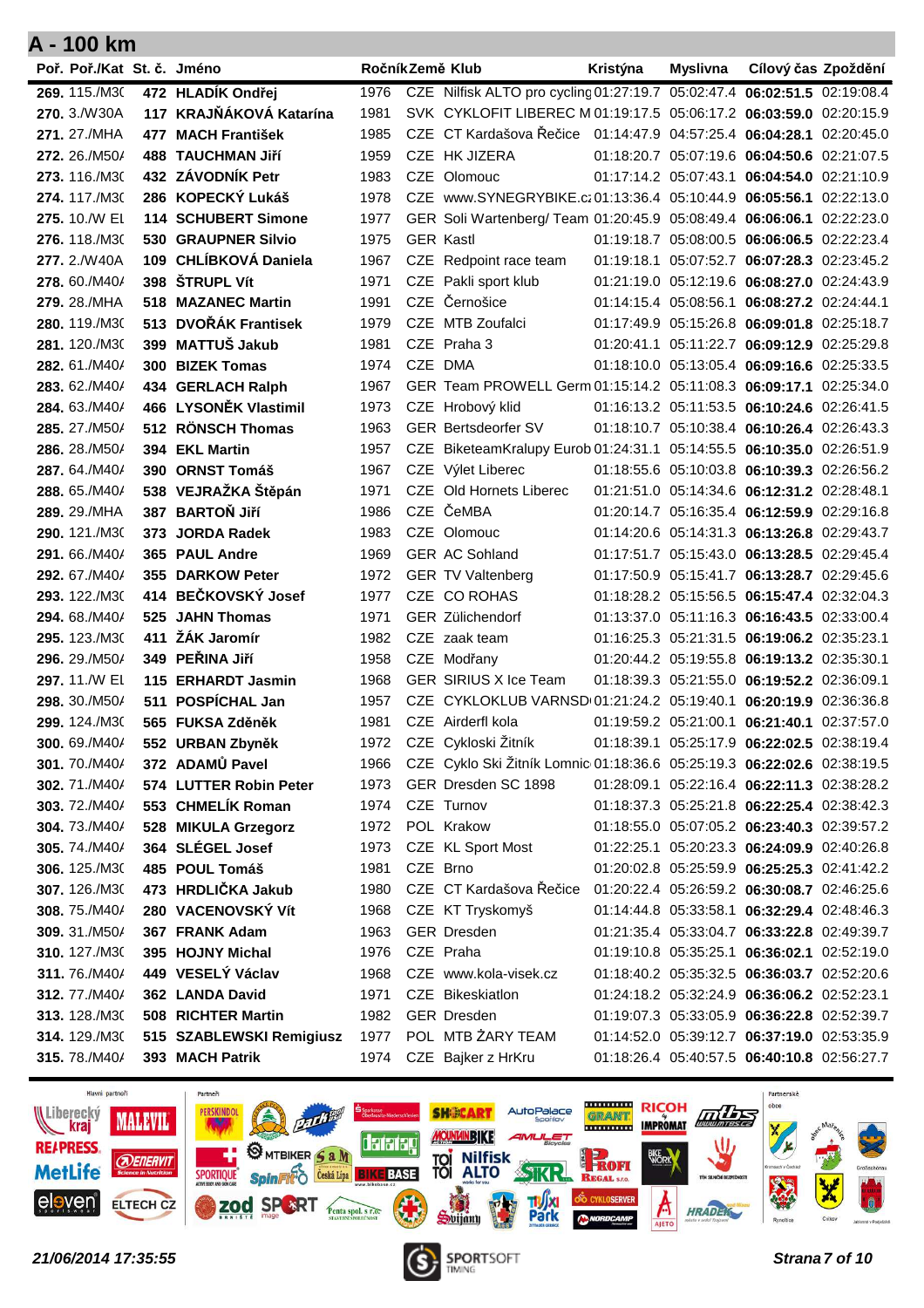| Poř. Poř./Kat St. č. Jméno   |                                    |              |          | RočníkZemě Klub                                                          | Kristýna | Myslivna Cílový čas Zpoždění                                                               |  |
|------------------------------|------------------------------------|--------------|----------|--------------------------------------------------------------------------|----------|--------------------------------------------------------------------------------------------|--|
| 316. 130./M30                | 558 RŮŽIČKA Tomáš                  | 1977         |          | CZE Projekt Kooperativa Bik 01:16:32.4 05:42:07.5 06:40:49.2 02:57:06.1  |          |                                                                                            |  |
| 317, 131./M30                | 428 BLÁHA Jan                      | 1980         |          | CZE Spona Teplice                                                        |          | 01:18:11.5 05:42:32.3 06:42:57.6 02:59:14.5                                                |  |
| 318, 132./M30                | 562 VYCPÁLEK David                 | 1982         |          | CZE Baikservis T.Trojánek 01:15:29.0 05:42:49.1 06:44:16.1 03:00:33.0    |          |                                                                                            |  |
| 319, 79./M40/                | 471 DÖLITZSCH Ralph                | 1970         |          | <b>GER Olbernhau</b>                                                     |          | 01:23:43.8 05:41:40.8 06:44:22.8 03:00:39.7                                                |  |
| 320, 32./M50/                | 379 ŠTÍPEK František               | 1954         |          | CZE Cycling s.r.o.                                                       |          | 01:23:49.3 05:38:10.2 06:46:33.5 03:02:50.4                                                |  |
| 321.3./W40A                  | 112 BUŠKOVÁ Leona                  | 1972         |          | CZE Nilfisk ALTO pro cycling 01:20:47.0 05:41:38.0 06:46:51.1 03:03:08.0 |          |                                                                                            |  |
| <b>322, 80./M40/</b>         | 386 HAVLIK Pavel                   | 1967         |          | CZE KT Tryskomyš                                                         |          | 01:22:19.5 05:44:47.5 06:48:05.5 03:04:22.4                                                |  |
| 323, 30./MHA                 | <b>431 SACHSE Tobias</b>           | 1985         |          | GER Döbeln                                                               |          | 01:25:17.5 05:50:52.2 06:51:48.6 03:08:05.5                                                |  |
| 324. 33./M50/                | 403 MAZANEC Jiří                   | 1958         |          | CZE Černošice                                                            |          | 01:30:40.3 05:50:33.1 06:54:35.1 03:10:52.0                                                |  |
| 325, 133./M30                | 402 HOLÍNEK Jiří                   | 1975         |          | CZE Vokurka-Jitrnice                                                     |          | 01:29:03.0 05:50:30.6 06:54:35.5 03:10:52.4                                                |  |
| 326. 134./M30                | 380 JANKOVEC Tomáš                 | 1976         |          | CZE CykloVAPE Stevens Ra01:25:42.9 05:57:57.3 06:56:10.1 03:12:27.0      |          |                                                                                            |  |
| 327, 135./M30                | 572 STRÁNSKÝ JIří                  | 1976         |          | CZE Praha 4                                                              |          | 01:48:11.7 05:56:56.1 06:56:14.0 03:12:30.9                                                |  |
| 328. 34./M50/                | 495 SCHULZE Jörg                   | 1957         |          | <b>GER Luckenwalde</b>                                                   |          | 01:32:23.9 05:50:53.1 06:56:43.0 03:12:59.9                                                |  |
| 329. 35./M50/                | 404 BERNARD Arnošt                 | 1961         |          | CZE www.tonerynaplne.cz                                                  |          | 01:30:51.7 05:55:31.4 06:56:50.3 03:13:07.2                                                |  |
| 330.81/M40/                  | 383 RUZHA Jan                      | 1966         |          | CZE Nadšenci z Posázaví                                                  |          | 01:27:36.5 05:56:37.9 06:57:29.7 03:13:46.6                                                |  |
| 331, 82./M40/                | 307 HRŮZA Martin                   | 1971         |          | CZE DMA                                                                  |          | 01:24:34.4 05:50:34.6 06:57:37.7 03:13:54.6                                                |  |
| 332, 136./M30                | 369 SVOBODA Lukáš                  | 1977         |          | CZE Bedřichov                                                            |          | 01:25:55.8 05:45:12.8 07:01:40.7 03:17:57.6                                                |  |
| 333, 137./M30                | 407 BEM Robert                     | 1977         |          | CZE Praha                                                                |          | 01:27:18.6 06:01:35.7 07:04:01.0 03:20:17.9                                                |  |
| 334.138./M30                 | 448 FISCHER Jens                   | 1978         |          | <b>GER Freital</b>                                                       |          | 01:24:33.7 05:58:56.7 07:04:15.1 03:20:32.0                                                |  |
| 335, 139./M30                | <b>458 NECHVATAL Antonin</b>       | 1979         | CZE Brno |                                                                          |          | 01:26:07.6 05:58:31.9 07:05:59.8 03:22:16.7                                                |  |
| 336, 36./M50/                | 423 KIAC Jiří                      | 1963         |          | CZE Pardubice Bikers                                                     |          | 01:26:04.9 06:01:25.6 07:10:54.0 03:27:10.9                                                |  |
| 337, 83./M40/                | 437 NECHVÁTAL Radek                | 1974         |          | CZE Praha 9                                                              |          | 01:27:42.0 06:06:51.5 07:14:19.5 03:30:36.4                                                |  |
| 338, 12./W EL                | 118 BALÍKOVÁ Tereza                | 1995         |          | CZE CYKLOFIT LIBEREC M 01:28:06.0 06:09:19.6 07:22:13.0 03:38:29.9       |          |                                                                                            |  |
| 339, 84./M40/                | 312 KRUML Adam                     | 1974         |          | CZE Praha 22                                                             |          | 01:30:15.6 06:02:03.3 07:22:17.6 03:38:34.5                                                |  |
| 340, 85./M40/                | 510 BALÍK Petr                     | 1967         |          | CZE CYKLOFIT LIBEREC M 01:28:06.8 06:10:29.6 07:24:12.6 03:40:29.5       |          |                                                                                            |  |
| 341, 140./M30                | 382 DIESSNER Daniel                | 1984         |          | <b>GER Zwickau</b>                                                       |          | 01:21:38.2 06:15:03.2 07:27:32.6 03:43:49.5                                                |  |
| 342, 37./M50/                | 570 ŠNAJDR Jiří                    | 1960         |          | CZE Jablonec nad Nisou                                                   |          | 01:48:12.7 06:17:02.5 07:27:34.0 03:43:50.9                                                |  |
| 343. 141./M30                | 425 MANZ Stefan                    | 1979         |          | GER BSG Ostsächsische Sp 01:29:55.4 06:19:10.8 07:31:21.1 03:47:38.0     |          |                                                                                            |  |
| 344, 38./M50/                | 424 MANZ Ullrich                   | 1956         |          | GER BSG Ostsächsische Sp 01:30:06.2 06:19:12.6 07:31:21.2 03:47:38.1     |          |                                                                                            |  |
| <b>345.</b> 142./M30         | 410 ŠIMONEK Petr                   | 1980         |          | CZE Praha 5                                                              |          | 01:43:48.6 06:31:56.0 07:35:48.8 03:52:05.7                                                |  |
| 346, 39./M50/                | 451 TURBANISCH Dieter              | 1953         |          | GER Team Icehouse e.V.                                                   |          | 01:33:09.2 06:32:12.3 07:37:22.8 03:53:39.7                                                |  |
| 347.40./M50/                 | 378 PILÁT Jiří<br>388 ČERVENÝ Petr | 1959         |          | CZE Nadšenci z Posázaví                                                  |          | 01:31:16.9 06:34:32.0 07:44:17.9 04:00:34.8                                                |  |
| 348.143./M30<br>349.86./M40/ | 406 HNYK Jiří                      | 1979<br>1973 | CZE MZK  | CZE Praha                                                                |          | 01:36:17.8 06:25:36.5 07:44:47.9 04:01:04.8<br>01:35:59.2 06:36:46.3 07:47:40.9 04:03:57.8 |  |
| 350.41./M50/                 | 461 LETENSKÝ Miloš                 | 1962         |          | CZE Čelákovice                                                           |          | 01:34:23.4 06:38:43.8 07:49:52.8 04:06:09.7                                                |  |
| 351.144./M30                 | 531 SENK Dominik                   | 1979         |          | <b>GER Chemnitz</b>                                                      |          | 01:32:26.6 06:42:09.5 07:59:17.4 04:15:34.3                                                |  |
| 352, 87./M40/                | 554 KUMPRECHT Pavel                | 1967         |          | CZE Sipral                                                               |          | 01:23:02.5 07:15:31.5 08:51:36.5 05:07:53.4                                                |  |
| M ELITE                      | 6 NESVADBA Jan                     | 1991         |          | CZE SUPERIOR RUBENA T                                                    |          | <b>DNS</b>                                                                                 |  |
| M ELITE                      | 10 KLAP David                      | 1975         |          | CZE UGO Allivicts                                                        |          | <b>DNS</b>                                                                                 |  |
| M ELITE                      | 11 ŠUSTR Lukáš                     | 1984         |          | CZE Hnízdil Team                                                         |          | <b>DNS</b>                                                                                 |  |
| M ELITE                      | 22 VÁCHA Jan                       | 1981         |          | CZE Bicykl Kříž Team                                                     |          | <b>DNS</b>                                                                                 |  |
| M ELITE                      | 28 SZATMÁRY András                 | 1990         |          | HUN Waberer's Areus Cube                                                 |          | <b>DNS</b>                                                                                 |  |
| M ELITE                      | 29 ZOLTÁN Vigh                     | 1987         |          | HUN Waberer's Areus Cube                                                 |          | <b>DNS</b>                                                                                 |  |
| M ELITE                      | 30 KRZYWY Krzysztof                | 1978         |          | POL HOTEL CZTERY BRZO                                                    |          | <b>DNS</b>                                                                                 |  |
| <b>M ELITE</b>               | 39 ANTONÍN Adam                    | 1991         |          | CZE CYKLOFIT LIBEREC M                                                   |          | <b>DNS</b>                                                                                 |  |
| M ELITE                      | <b>40 COWLING Chris</b>            | 1987         |          | GBR taunton                                                              |          | <b>DNS</b>                                                                                 |  |
| W ELITE                      | 103 VLÁŠKOVÁ Lucie                 | 1987         |          | CZE Kellys Bike Ranch Tean                                               |          | <b>DNS</b>                                                                                 |  |



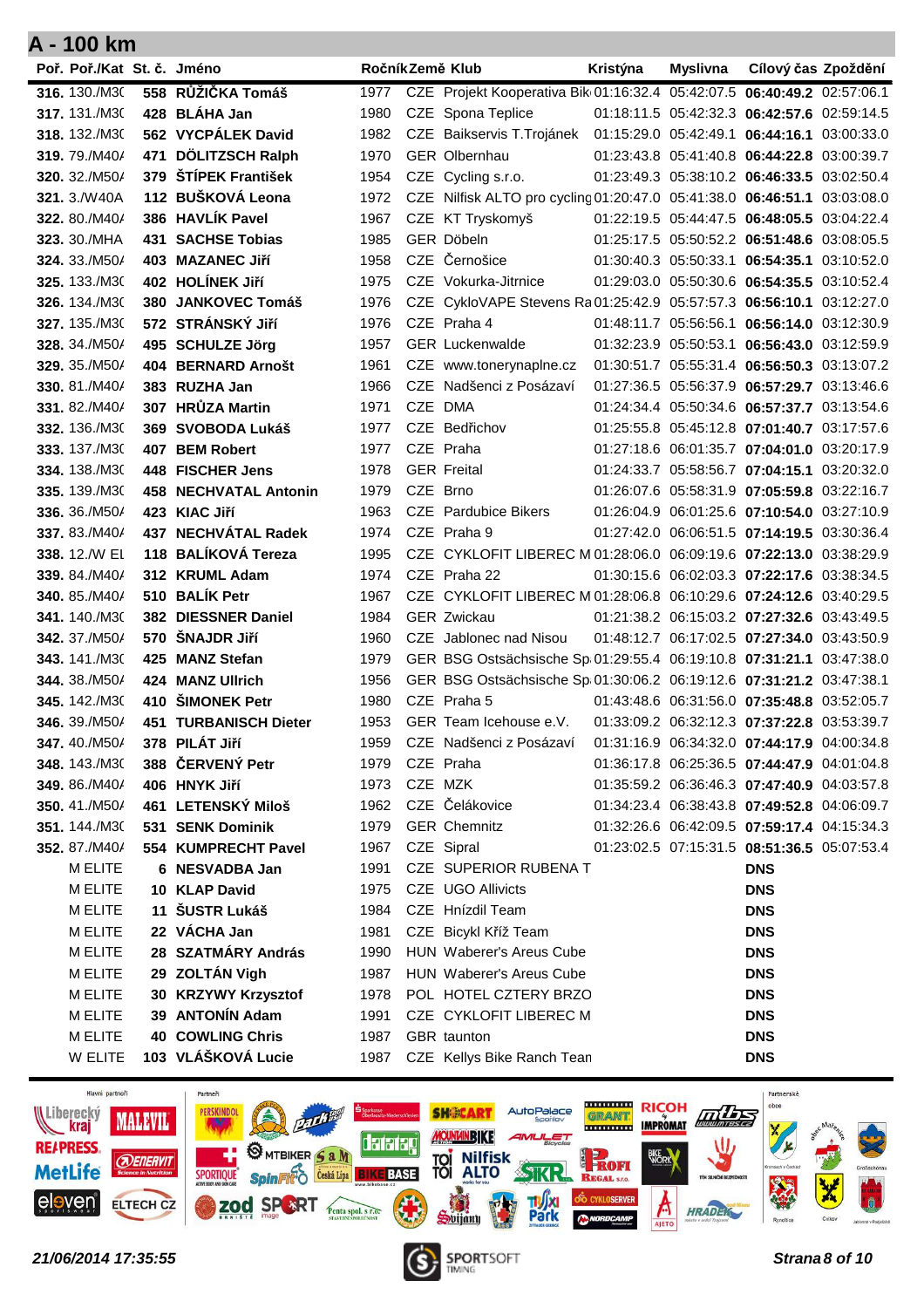| Poř. Poř./Kat St. č. Jméno |                           |      |          | RočníkZemě Klub                    | Kristýna | <b>Myslivna</b> | Cílový čas Zpoždění |
|----------------------------|---------------------------|------|----------|------------------------------------|----------|-----------------|---------------------|
| <b>W40A</b>                | 110 BLAŽKOVÁ Lucie        | 1970 |          | CZE Carla.Kupkolo.cz               |          |                 | <b>DNS</b>          |
| M40A                       | 203 MICHAL Pavel          | 1973 |          | CZE IVT Tepelná čerpadla           |          |                 | <b>DNS</b>          |
| M30A                       | 216 BENEŠ Petr            | 1979 |          | <b>CZE AUTHOR MASTERS</b>          |          |                 | <b>DNS</b>          |
| <b>MHA</b>                 | 229 JENŠÍK Jan            | 1988 |          | CZE SYMBIO+ CANNONDAI              |          |                 | <b>DNS</b>          |
| M40A                       | 238 JIŘENA Pavel          | 1967 |          | CZE BE MANIAX                      |          |                 | <b>DNS</b>          |
| M30A                       | 248 CHALUPA Martin        | 1980 |          | CZE AMENITY-EXTREM SP              |          |                 | <b>DNS</b>          |
| <b>M40A</b>                | 254 NAVRÁTIL Tomáš        |      |          | 1972 CZE KPC Praha                 |          |                 | <b>DNS</b>          |
| <b>MHA</b>                 | 264 SUBRT Jan             | 1990 |          | CZE GT bikeplac opportunity        |          |                 | <b>DNS</b>          |
| M30A                       | 279 FRANK Petr            | 1978 |          | CZE Česká spořitelna - spec        |          |                 | <b>DNS</b>          |
| M30A                       | 284 JAHN Mario            | 1975 |          | GER RC Dresden e.V.                |          |                 | <b>DNS</b>          |
| M30A                       | 291 MALÝ Jiří             | 1977 |          | CZE Planet Toys Cycling            |          |                 | <b>DNS</b>          |
| M30A                       | 293 VIGNER Luděk          | 1981 |          | CZE Mnichovo Hradiště              |          |                 | <b>DNS</b>          |
| M30A                       | 322 VANĚK Vladimír        | 1983 |          | CZE Hradec Králové                 |          |                 | <b>DNS</b>          |
| M40A                       | 330 VINKLÁŘ David         |      |          | 1972 CZE Fru Fru                   |          |                 | <b>DNS</b>          |
| M30A                       | 331 WAUSCHKUHN Bastian    | 1979 |          | <b>GER TBR WERNER</b>              |          |                 | <b>DNS</b>          |
| M40A                       | 332 NOVÁK Tomáš           | 1970 |          | CZE Wurth                          |          |                 | <b>DNS</b>          |
| M40A                       | 333 CÍSAŘ Libor           | 1965 |          | CZE Praha 5                        |          |                 | <b>DNS</b>          |
| M40A                       | 344 NÄHRING Martial       | 1974 |          | <b>GER BWPM</b>                    |          |                 | <b>DNS</b>          |
| M40A                       | 348 KAZIMIERS Michael     | 1970 |          | <b>GER Sbnitzer Radfahrerverei</b> |          |                 | <b>DNS</b>          |
| M40A                       | 353 STEJSKAL Martin       | 1971 |          | CZE Acer bike team                 |          |                 | <b>DNS</b>          |
| M40A                       | 363 ČEJKA Radek           | 1970 |          | CZE JABKOTY Kdyně                  |          |                 | <b>DNS</b>          |
| <b>MHA</b>                 | 370 BAUER Thomas          | 1987 |          | <b>GER EBM - Team Seiffen</b>      |          |                 | <b>DNS</b>          |
| M30A                       | 371 CHRAST Antonín        |      |          | 1975 CZE Clowns                    |          |                 | <b>DNS</b>          |
| M30A                       | 374 FILÍPEK Petr          | 1984 |          | CZE Kyjov                          |          |                 | <b>DNS</b>          |
| M30A                       | 381 SEIDL Vlastimil       | 1975 |          | CZE CS Pekáč                       |          |                 | <b>DNS</b>          |
| M30A                       | 384 KOTVALD Karel         | 1982 | CZE rrrr |                                    |          |                 | <b>DNS</b>          |
| M40A                       | 391 KRÁSNICKÝ Zbyněk      |      |          | 1970 CZE JABKOTY Kdyně             |          |                 | <b>DNS</b>          |
| M30A                       | 396 LÍBAL Roman           | 1980 |          | CZE Bike point Roudnice nad        |          |                 | <b>DNS</b>          |
| M40A                       | 401 MATĚJÍČEK Jaromír     | 1974 |          | CZE Růžová                         |          |                 | <b>DNS</b>          |
| M30A                       | 412 HAACKER Jörg          | 1980 |          | <b>GER Berlin</b>                  |          |                 | <b>DNS</b>          |
| M30A                       | 413 BESTOSO Roberto       | 1975 |          | ITA Casanova Lerrone               |          |                 | <b>DNS</b>          |
| <b>M50A</b>                | 419 THOMAS Peter          | 1958 |          | GBR EPIC-RACING.co.uk              |          |                 | <b>DNS</b>          |
| <b>MHA</b>                 | 421 LADMAN Ondřej         | 1989 |          | CZE FruFru Team                    |          |                 | <b>DNS</b>          |
| <b>M50A</b>                | 429 GROBE Michael         | 1961 |          | GER Mülheim an der Ruhr            |          |                 | <b>DNS</b>          |
| M30A                       | 430 RÜCKER Georg          | 1977 |          | <b>GER Team Bunnyhoppers</b>       |          |                 | <b>DNS</b>          |
| M50A                       | 435 SKŘIVÁNEK Miloslav    | 1962 |          | CZE www.kola-visek.cz              |          |                 | <b>DNS</b>          |
| M30A                       | 440 JASINSKI Piotr        | 1978 |          | POL Wrocław                        |          |                 | <b>DNS</b>          |
| <b>MHA</b>                 | 444 LEYKAUF David         | 1985 |          | GER Schöntal                       |          |                 | <b>DNS</b>          |
| M40A                       | 452 PALICKA Ondrej        | 1971 |          | CZE Praha 16                       |          |                 | <b>DNS</b>          |
| M40A                       | 456 RADTKE Ralf           | 1974 |          | GER Team de Luk                    |          |                 | <b>DNS</b>          |
| <b>MHA</b>                 | 462 WENZEL Marc           | 1986 |          | <b>GER Sebnitzer Radfahrerver</b>  |          |                 | <b>DNS</b>          |
| M30A                       | <b>464 KUNTZ Matthias</b> | 1983 |          | <b>GER Chemnitz</b>                |          |                 | <b>DNS</b>          |
| <b>MHA</b>                 | 468 VRÁBEK Jan            | 1993 |          | CZE Team bike Perštejn             |          |                 | <b>DNS</b>          |
| M40A                       | 470 KRASNAN Jan           | 1974 |          | CZE 2RadChaoten.com                |          |                 | <b>DNS</b>          |
| M40A                       | 474 SYROVÁTKA Josef       | 1970 |          | CZE Bike-team Litoměřice           |          |                 | <b>DNS</b>          |
| <b>M40A</b>                | 482 JAROMÍR Prokop        | 1970 |          | CZE Zdiby                          |          |                 | <b>DNS</b>          |
| M50A                       | 486 KAHOUN Petr           | 1958 |          | <b>GER FK Obereichstätt</b>        |          |                 | <b>DNS</b>          |